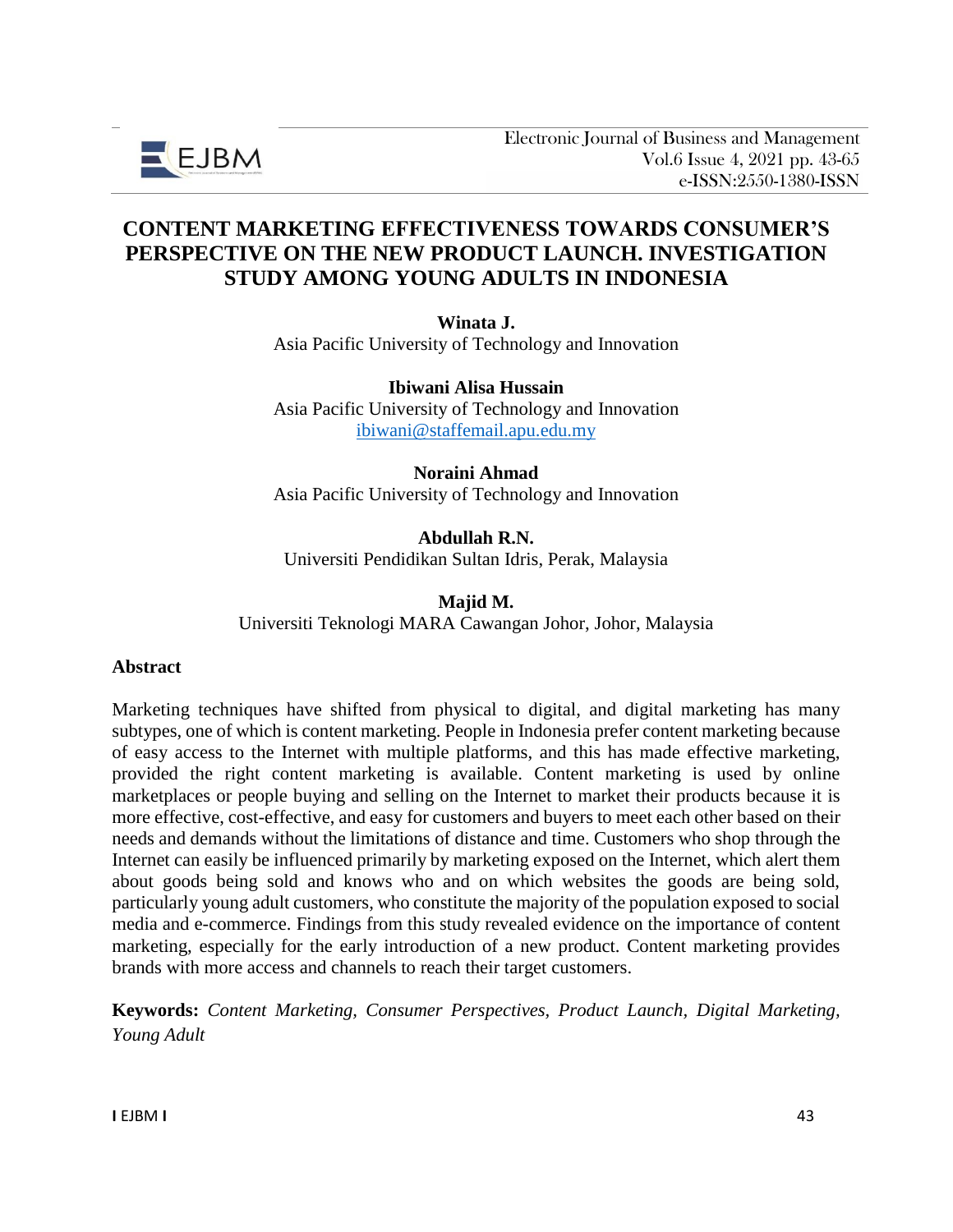### **1.0 Introduction**

A new launch product, according to Schneider and Yocum (2004), is a multidisciplinary, potent procedure that effectively propels and sustains a new product or service on the market over time. It is very important for a business to launch a new product on the market; whether the business is introducing a recent service upgrade or a physical product, launching can be the difference between the success and failure of a product. To launch a new product, A strategy is needed, and marketing is one of the main initiatives. Marketing is an integral part of business, wise and visionary business people must ensure that part of its budget is allocated to the marketing sector, and as for today, customers tend to make online transactions that trigger the marketing patterns of this era are shifting so rapidly from conventional physical marketing to digital marketing on the Internet (Wibowo, 2020). Thus, marketers are now moving to use the Internet to promote brands through e-commerce sites, social media, and e-mail, as the Internet provides a medium that can reach vast numbers of customers (Aryanto, 2020).

The Internet plays a major role in modern society. It connects people from different places, allows endless opportunities, and as a result, innovation, development, new things continue to appear (Attaran, 2017). The Internet improves the quality of life in a way that provides conveniences to 59% of the world's population who can access the Internet by allowing access to inaccessible things, which means that the Internet has emerged as one of the most important communication tools in this era (Statista, 2020). The range of services available on the Internet, including social media, search engines, marketplaces, creative content outlets, communications services, app stores, payment systems, services comprising the so-called cooperative or gig economy, is known in terms of online platforms (OECD, 2019). Online platform plays an extremely crucial role in the internet world and thus in social and economic life (Martens, 2016). However, due to the rapid number and development of online platforms on the Internet, everything that was physically held has begun to switch online, and communication activities, including marketing, have shifted to digitalization. This marketing is known as digital marketing. Digital marketing is defined as marketing on the Internet that is developed and distributed using digital technologies or devices such as mobile phones, computers and other digital media that is connected to the Internet (Financial Times, 2017). Digital marketing campaigns have become widespread and adapted by any kind of business and brand. Therefore, content marketing has an important role to play in attracting customers' attention.

#### **2.0 Literature Review**

Content marketing is an online marketing activity or strategy that focuses on producing, publishing and distributing content to the target audience with the aim of achieving objectives such as increasing brand awareness, credibility, sales, engaging the online community of users, attracting attention, generating leads and expanding the customer base on the Internet (Pulizzi & Barret, Get Content Get Customers: Turn Prospects into Buyers with Content Marketing, 2010; M, 2013). Content marketing begins by identifying customers in terms of their needs, preferences, and trends for the development of attractive content. Later, the information will be displayed in a variety of online formats, including infographics, blogs, videos, podcasts, e-mail, images, and many other formats accepted on the Internet (Steimle, 2014).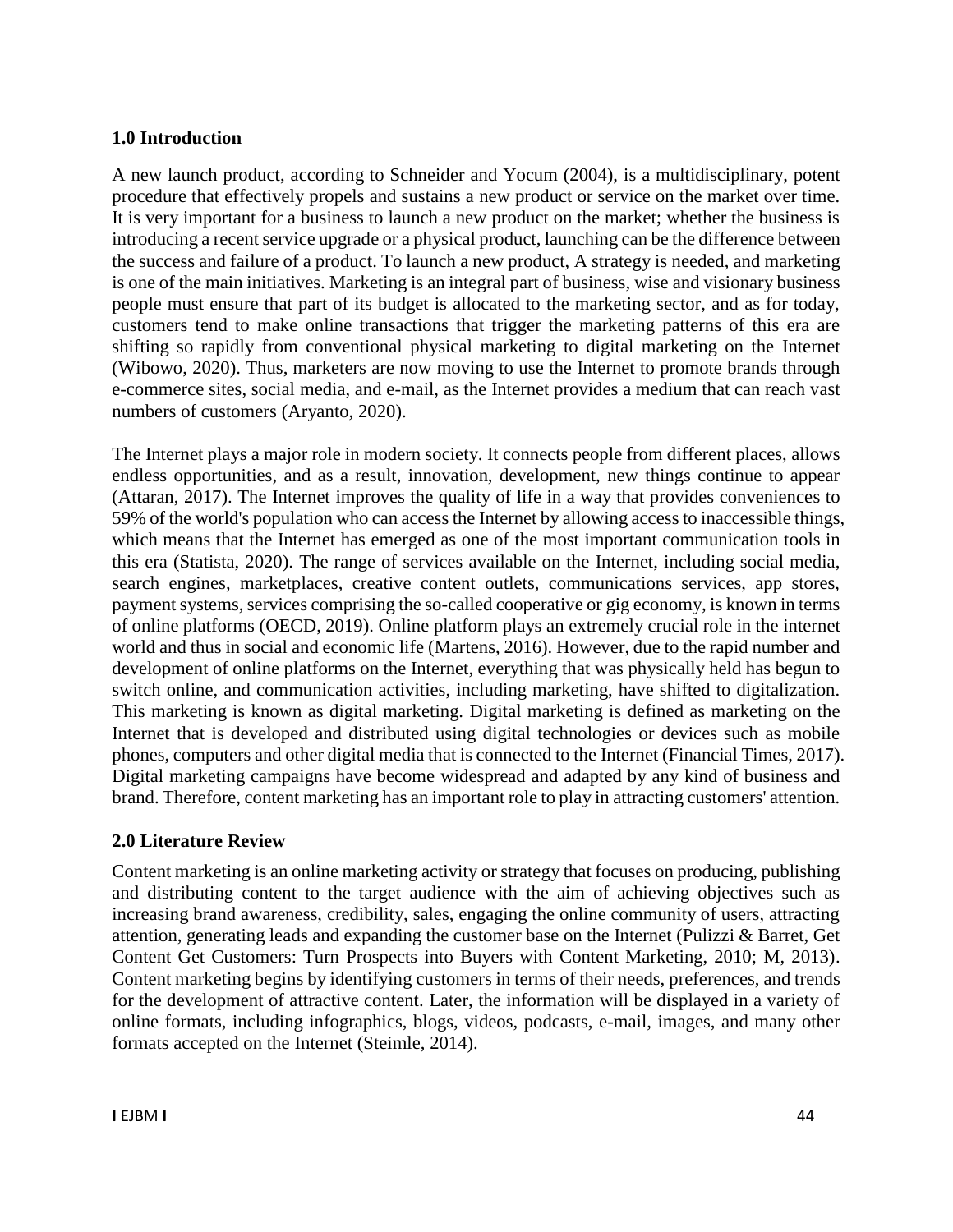In Indonesia, the major population uses the Internet daily. Based on a survey conducted by the Indonesian Internet Service Providers Association, out of a total population of 266.91 million, 196.71 of them are internet users (around 73.7% of Indonesia's population uses the Internet) (APJII, 2019). If disaggregated by generation, 34% of internet users in Indonesia are millennials, followed by gen x at 20% and baby boomers at 13% are internet users in Indonesia. The others are adolescents and children. Indonesians mostly use smartphones as their primary means, while personal laptops, home PCs, office PCs and other gadgets are optional means of accessing the Internet (Alvara, 2019). In addition, approximately 86 per cent of Indonesian Internet users shop online from any computer. These are also classified as Internet users who bought the most items online in December 2018 (CNN Indonesia, 2019). The online platforms most visited by Indonesians are the marketplace, followed by websites and social media. The marketplace is also the most trusted shopping platform, with 97% of respondents, while 91% prefer website shopping and 82% prefer social media (Maulana, 2021).

In Indonesia, social media are the trends in content marketing that are commonly used by businesses to promote their business or to announce a new product or brand launch. Based on a survey conducted by the Global Web Index, YouTube, WhatsApp, Instagram, Facebook, Twitter became Indonesia's most popular social media in 2020 (Dahono, 2021). Social media play an important position in content marketing success and performance, enabling marketers to influence prospects, build brand awareness, and ultimately lead to conversion and sales (Tama, 2018). Another common content marketing used is infographics. Infographic is quite enjoyable for Indonesians, especially millennials, the generation that dominates the industry in the modern age. This analysis revealed that millennials' attention span had reduced by up to 8 seconds, and they were unable to concentrate for a long time (Finch, 2015).

Content that uses an editorial approach such as infographics is the best solution because it can contain a lot of information at the same time, can attract visual attention (Sotya, 2020). Compared to Indonesia, another content marketing type, such as podcasts, are quite popular in South Korea, and 53% of South Korean respondents to the Reuters Institute's latest digital news survey have been listening to a podcast in the past month (Richter, 2020 ). This content marketing is delivered with a voice advertisement in the middle of a break of the speaker's podcast. In Malaysia, social media is the most popular type of content marketing based on Malaysia Digital and Content Marketing Report 2018 GetCraft's Survey (2020) by describing content marketing as the most exciting digital opportunity for Malaysian marketers, with an estimated third of Malaysia's total media budgets going to digital advertising, making social media the most important platform for optimizing opportunities with 83% of Malaysians connecting to the Internet daily (Kemp, DIGITAL 2020: MALAYSIA, 2020). Content marketing may be one of the essential marketing strategies for the launch of a new product, particularly in the Indonesian market, but the perspective of internet users in Indonesia regarding this must also be acknowledged to develop social media content and infographics that can be enjoyed and in accordance with the preferences of the Indonesian market.

There have been many ways of advertising on the Internet (Haan, Wiesel, & Pauwels, 2016). Yet, digital content is the main factor in online advertising that is defined as any type of information or data that can be stored in videos, audio, pictures, and visual stories (Appel , Grewal, Hadi, &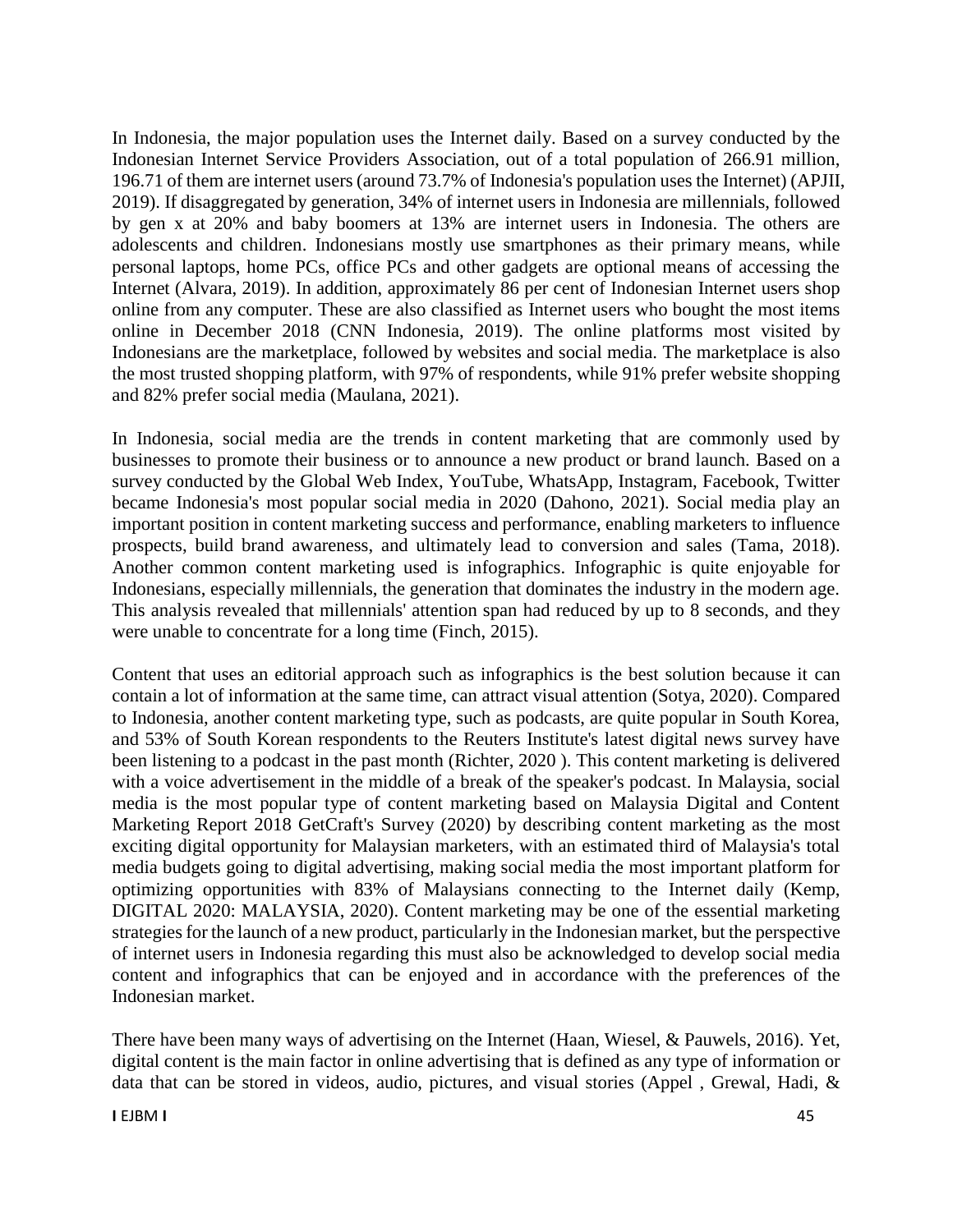Stephen, The future of social media in marketing, 2019). For content marketing, it has been described as part of digital inbound marketing in the quest for 'attracting new customers, keeping current customers once, and turning aspiring consumers into advocating through the creation of different types of content that prospective customers find valuable, and which will be used to navigate a website for more information more about it or to get in touch with a marketing offer. (Opreana & Vinerean, 2015). Nowadays, digital content trends are quite popular among businesses to promote products and services online, and there have been many papers discussing content marketing as the new market trends practices (Wong, 2015).

However, the previous study on content marketing related to the launch of a new product is still minimal, as it has not been adequately reported. Therefore, this study aims to further comprehend and examine content marketing efficiency by considering two types: social media and infographics and their correlation with the consumer perspective on the launch of a new product.

# **3.0 Methodology**

This study used primary data, which were gathered through an online survey questionnaire. The survey questionnaires were distributed to random respondents in Indonesia between the ages of 20 and 34. This study employs a mono-method of quantitative, and the approach takes place when the researcher extracts quantitative data based on decisions made at the previous point of the study onion in numerical format (Saunders, Lewis, & Thornhill, 2019). The survey questionnaire has two parts for respondents to complete: stress-free reading and comprehension.

The first part uses both numerical and ratio measurements to gather general behaviours and demographic data from respondents through multiple-choice questions. The numerical measure was used for questions related to citizenship, sex, occupation of the respondent, the income level of the respondent measured using the ratio, as well as the request for the respondent's consent to contribute voluntarily to this survey. While the second part applies 5-point Likert scale questions in which the participants determine their level of agreement by pointing between 1 and 5 whereas:

- Strongly Disagree  $-1$
- $\bullet$  Disagree 2
- Neutral  $-3$
- Agree  $-4$
- Strongly Agree  $-5$

Below are the items used on the survey questionnaire:

# **Table 1: Items used in the Questionnaire**

| (Ansu, Yeboah, & Amankwah, 2013); (M, 2013) |                                                                                                |  |  |  |
|---------------------------------------------|------------------------------------------------------------------------------------------------|--|--|--|
|                                             | What advertising elements are more influential in attracting the consumer to an advertisement? |  |  |  |
| 2                                           | What demographic factors have an impact on consumer attitudes towards advertising elements?    |  |  |  |
| 3                                           | What kind of content are the consumers passionate about and likely to share?                   |  |  |  |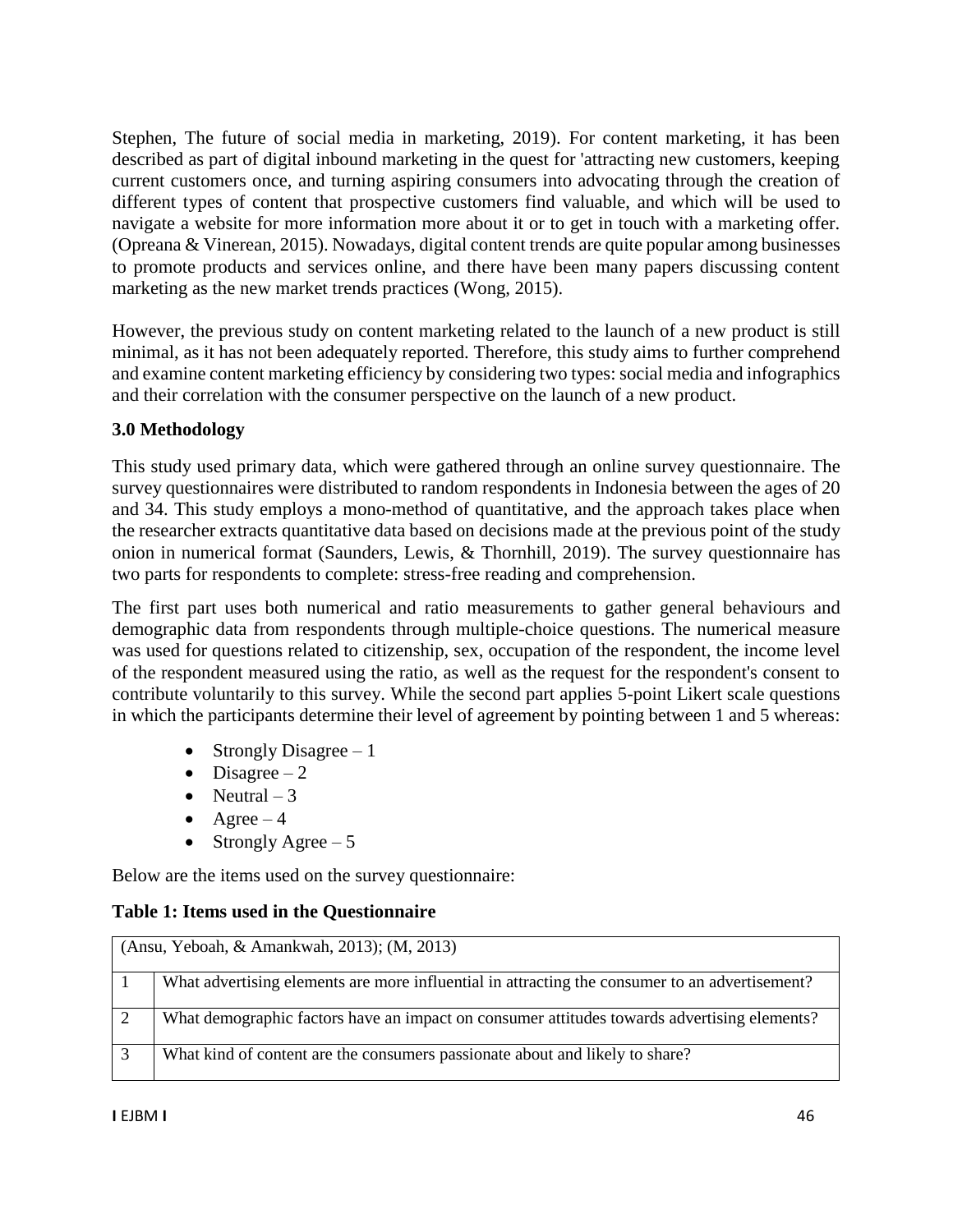| What advertising elements are more influential in attracting the consumer?                    |
|-----------------------------------------------------------------------------------------------|
| What demographic variables have an impact on consumer attitudes towards advertising elements? |

| (Gümüş, 2017) |                                                                                        |  |  |
|---------------|----------------------------------------------------------------------------------------|--|--|
|               | Does social media content lead participants to follow brands?                          |  |  |
|               | Does social media content lead participants to quit following brands                   |  |  |
|               | Does social media content shared by brand followers on their profiles?                 |  |  |
|               | Do contents correspond to negative or positive electronic word of mouth communication? |  |  |

|                                                                   | (Yildirim, Celik, Yildirim, & Kaban, 2016)                                                                                   |  |  |  |  |
|-------------------------------------------------------------------|------------------------------------------------------------------------------------------------------------------------------|--|--|--|--|
| $\mathbf{1}$                                                      | Infographics are more informative compared to long texts                                                                     |  |  |  |  |
| $\overline{2}$                                                    | Visualization in infographics helps the content provides a long-lasting impression to the viewers                            |  |  |  |  |
| 3                                                                 | People prefer to read an infographic rather than reading plain text to learn the same subject                                |  |  |  |  |
| $\overline{4}$                                                    | People tend to share the infographics that they like on social media platforms.                                              |  |  |  |  |
| (Ali, Shabbir, Rauf, & Hussain, 2016); (Smith & Harvidsson, 2017) |                                                                                                                              |  |  |  |  |
| $\mathbf{1}$                                                      | Do people think the perceptions of the consumer about a brand change through content marketing?                              |  |  |  |  |
| $\overline{2}$                                                    | Do people believe that the content marketing provided by other consumers in the brand's social<br>media outlets is reliable? |  |  |  |  |
| 3                                                                 | Do users have the capacity to influence the business's potential customers?                                                  |  |  |  |  |
| $\overline{4}$                                                    | What "content" platforms do users consume on a daily basis?                                                                  |  |  |  |  |
| 5                                                                 | How do these messages affect the brand's consumer perspective?                                                               |  |  |  |  |
| (Hutlink, Hart, Robben, & Griffin, 2000)                          |                                                                                                                              |  |  |  |  |
| $\mathbf{1}$                                                      | What are the differences that exist in strategic launch procedures for products and consumers?                               |  |  |  |  |
| $\overline{2}$                                                    | What are the differences that exist in tactical launch procedures for products and consumers?                                |  |  |  |  |
| $\overline{4}$                                                    | What comparisons can be made between the strategic decision to launch successful consumers and<br>products?                  |  |  |  |  |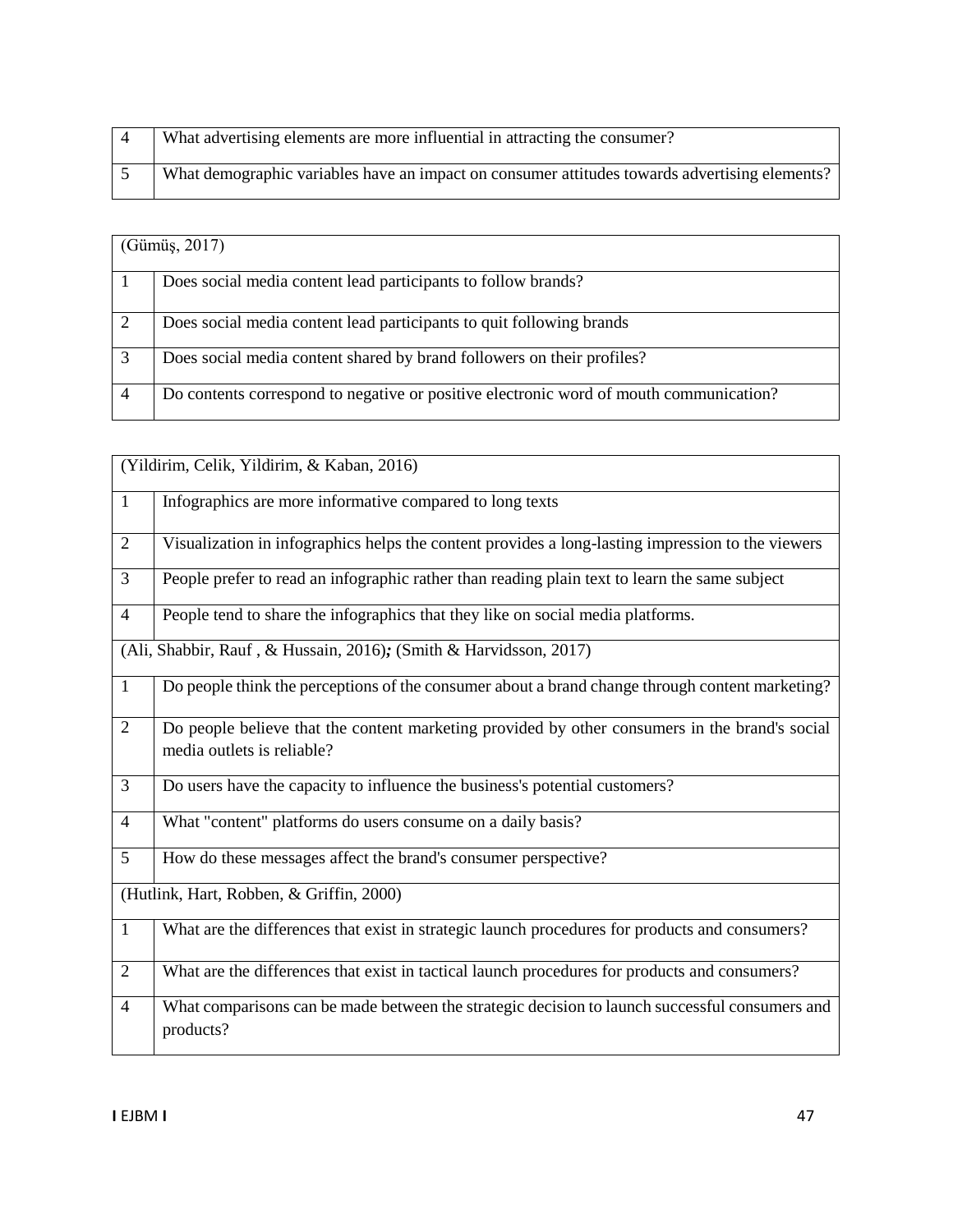5 What comparisons can be made between the tactical decisions of successful consumers and products?

The research design for this study adopted principles from Saunders (2019). Primary data were compiled and analyzed according to Bryman's (2016) principles. The sample used in this study was chosen from a larger group of persons categorized as a population. Sampling for this analysis must take into consideration the population data at a specific point in time; a study in which data are collected only once could be conducted within a short to a longer period of time to answer a research question. Therefore, the survey questionnaire was distributed online at once and proceeded within two weeks, with sample size determined based on non-probability sampling with a formula developed by Tabachnick & Fidell (2001), whereas N stands for DV, and M stands for IV:

$$
Size = N > 50 + 8M
$$

Based on the calculation above, the sample size for this study must be at least 66 respondents. In Indonesia, this number represented the target population of young adults aged 20 to 34, with a total population of 64,960,300 (Badan Pusat Statistik, 2019). However, to obtain more accurate data, this study gathered a larger sample size and managed to collect 143 respondents for the study. The data collection process adopted the snowball sampling method (Jawale & Baba, 2012). This method is used because it is efficient, cost-effective and time-efficient since referrals make it easy to find respondents because the participants come from reliable sources and are obtained efficiently through contact leveraging and connections. Hesitant subjects may also be invited to participate without any concern because their identities will not be revealed (Meter, 1990).

According to Hair et al. (2018), the data analysis includes a description of the respondents, the preliminary analysis of the data and the hypothesis test, the response rate and a survey of the respondents, followed by the preliminary analysis of the data. Preliminary analyses are important as they help ensure that the preferred multivariate approaches are used in the necessary conditions; they also provide legitimacy to all subsequent analyses and improve the precision of the findings (Sekaran & Bougie, 2018). Therefore, the analysis is carried out because the research is quantitative in nature to validate the research hypothesis and existing theory used to develop the hypothesis, which is delivered in the form of a literature review.

# **4.0 Research Findings**

The majority of the respondents are female, accounting for 82 samples with 57.34 % of the overall sample. At the same time, males make up 42.66% with 61 samples. On the type of occupations, most of the respondents were students with 64.34%, business owners at 23.08 %, 4.90% were unemployed, and 7.68 % were categorized as other occupations. On respondents' monthly income, findings discovered that 51.05% of the respondents earned less than IDR 5 million, 24.48% earned between IDR 5-10 million, 11.19% earned between IDR 10-15 million and 3.5% earned IDR 20 million beyond and finally 9.79% earned IDR 15 to 20 million monthly.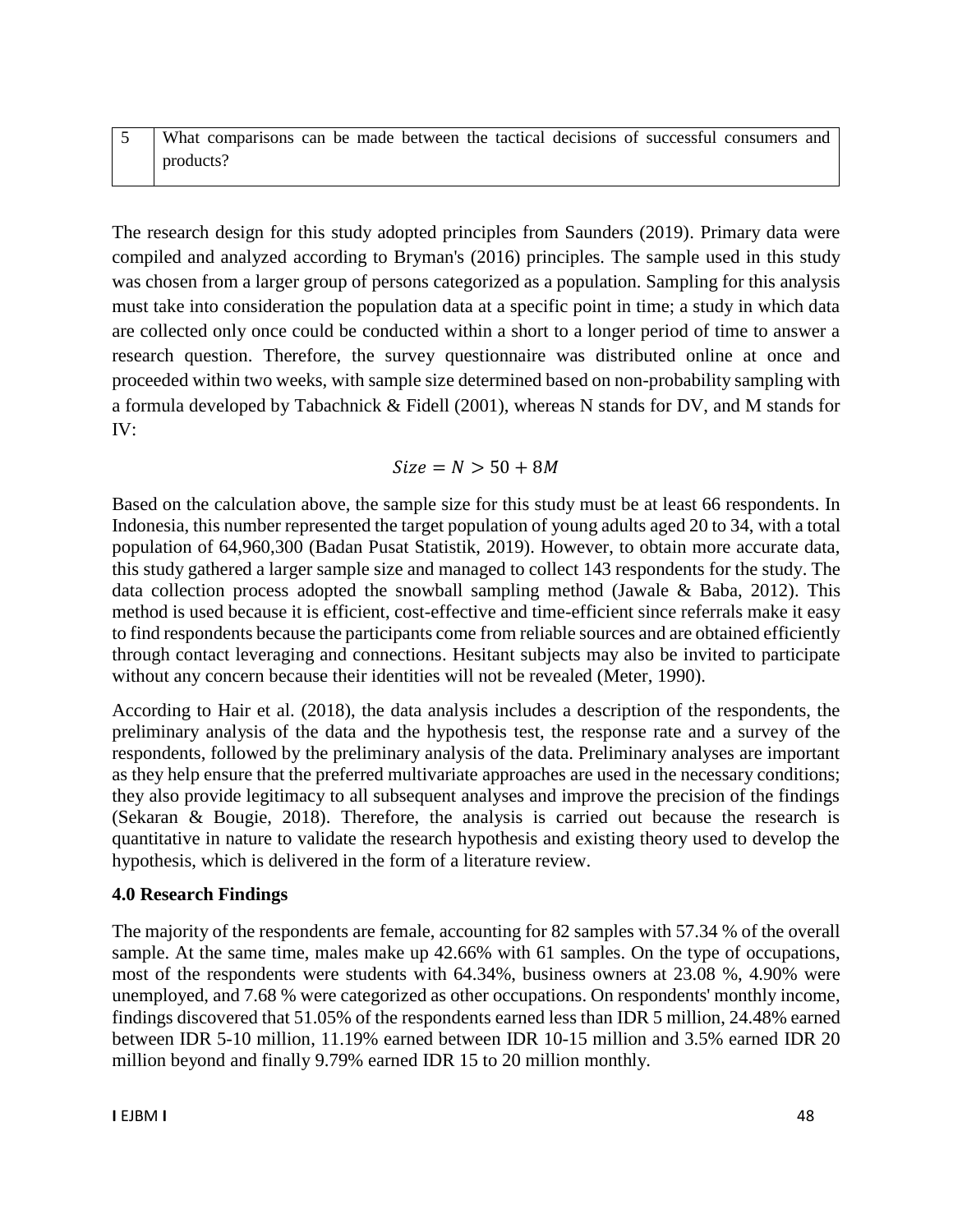Reliable analysis was conducted in this study to ascertain the level of reliability for all items used in measuring all predictors and dependent variables. All items were adopted and adapted from previous researchers, and findings from the reliability test are depicted in Table 2 below.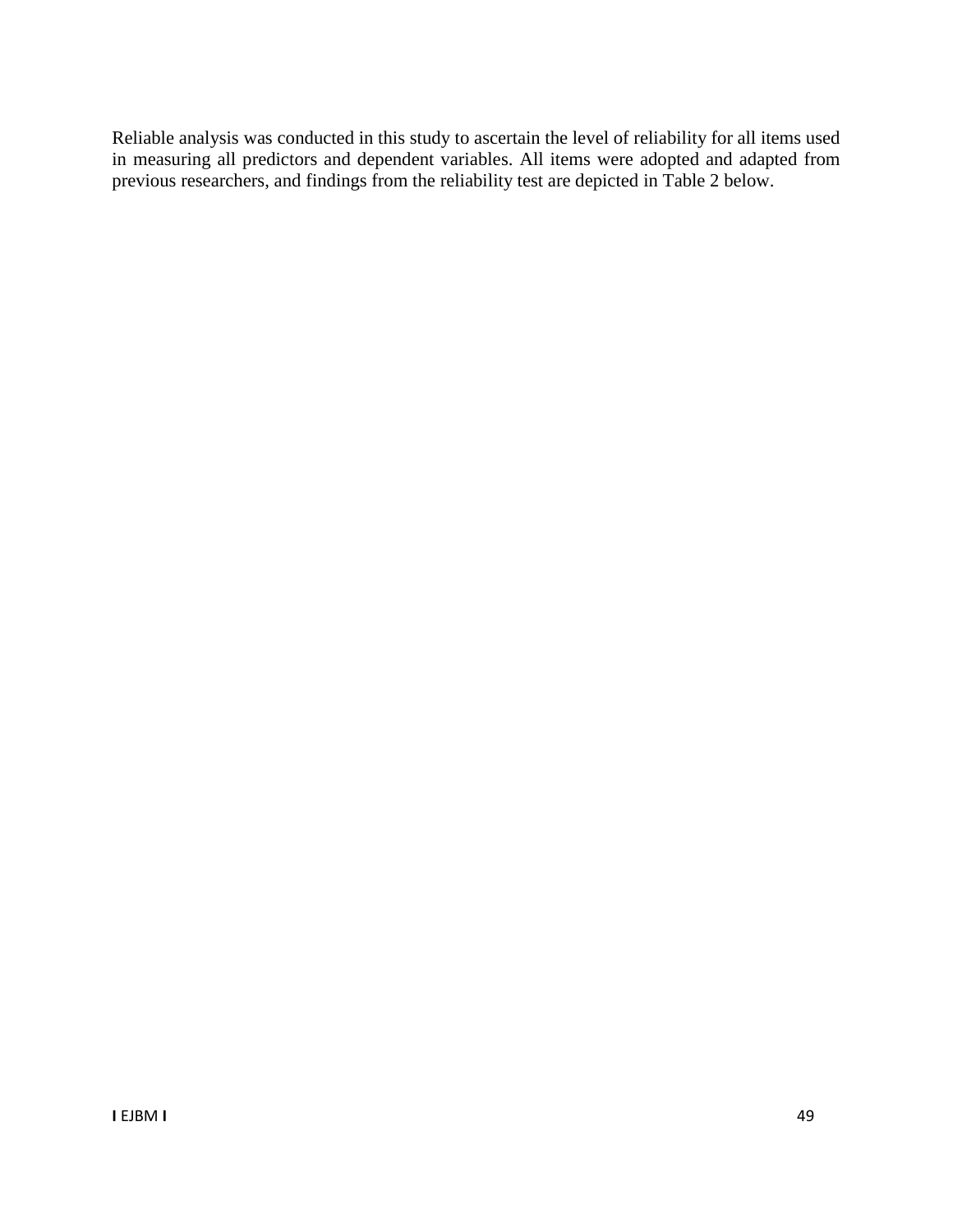| <b>Variables</b> | <b>Cronbach's Alpha</b> | N of items |
|------------------|-------------------------|------------|
| CМ               | 0.532                   |            |
| <b>SM</b>        | 0.678                   |            |
| IG               | 0.641                   |            |
| CP (DV)          | 0.739                   |            |

### **Table 2: Reliability Analysis**

The results of reliability statistics for each variable are as follows; The dimension, Content Marketing, with three items, has a Cronbach's Alpha of 0.532, and the independent variables, Social Media with four items and Infographic with three items, have a Cronbach's Alpha of 0.678, 0.641, respectively. On the other hand, the dependent variable, with five items, has a Cronbach's alpha of 0.739. This validates that the discrete variables relating to the number of items are reliable. As a result of using both methods' reliability statistics, the test instrument is concluded to be reliable because its Cronbach's alpha value exceeds 0.80 (0.824) for overall results, and the instrument can be proceeded with for official distribution to the target respondents.

Items in the survey questionnaire were measured using the five-point Likert scale ranging from least; (1) Strongly Disagree, (2) Disagree, (3) Neutral, (4) Agree and (5) Strongly Agree. There was one predictor used in this study, i.e., Content Marketing with two dimensions in it. The dimensions were Social Media and Infographic. Content marketing's reliable value was at 3.79 and standard deviation at 0.70. The value demonstrated a high acceptance leaning towards agreeing and strongly agree scale. Social Media mean score was 3.92, and the standard deviation at 0.70. This score also exhibited a high acceptance towards agree and strongly agree scale. Finally, the mean score for Infographic was 4.20, and the standard deviation was 0.72. With this result, it shows that all predictors demonstrated an inclination towards agree and strongly agree scale. Consumer perspective as the dependent variable showed 4.42 on mean score value and standard deviation value of 0.50. All of the predictors and dependent variables indicated a higher agreeableness level towards agree and strongly agree level. Findings obtained from frequency analysis for all dimensions of the predictor and dependent variable are illustrated in Table 3 below.

Items used to measure predictors and dependent variables inside the questionnaire are depicted in the table below. The survey used a 5-point Likert scale as a measurement scale. The scale determines how high or low the mean and standard deviation values.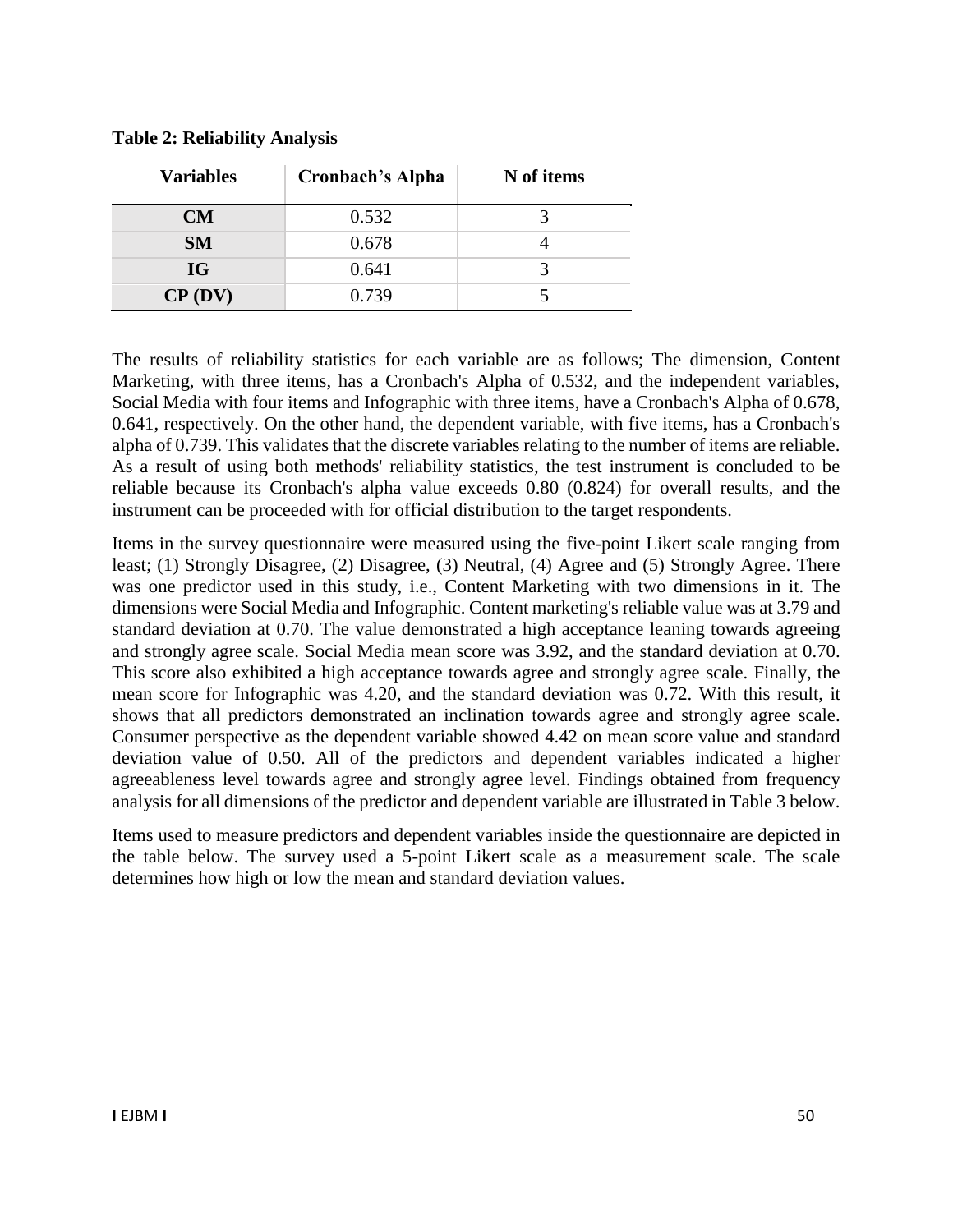**Table 3: Mean and Standard Deviation value for all Predictors and Dependent Variable**

| Item            | <b>Content Marketing</b>                                                                                   | Mean   | <b>SD</b> | Rate     |
|-----------------|------------------------------------------------------------------------------------------------------------|--------|-----------|----------|
| CM1             | Would you be more INTERESTED in seeing product / service content in the form of IMAGES (digital            | 4.3427 | 0.77917   | High     |
|                 | banners, posters, content that explains the product/service including the price and description in imagery |        |           |          |
|                 | form)?                                                                                                     |        |           |          |
| CM2             | Would you be more INTERESTED in seeing product / service content in the form of VIDEOS (motion, ads,       | 4.3147 | 0.91482   | High     |
|                 | live, audio)?                                                                                              |        |           |          |
| CM3             | Would you be more INTERESTED in seeing product/service content in the form of TEXT                         | 2.6993 | 1.19291   | Moderate |
|                 | (Long written description/plain text)                                                                      |        |           |          |
|                 | <b>Cumulative Mean and Standard Deviation</b>                                                              | 3.7855 | 0.7885    | High     |
| <b>Item</b>     | Social Media                                                                                               | Mean   | <b>SD</b> | Rate     |
| SM1             | Are you actively participating in SOCIAL MEDIA or E-COMMERCE platforms?                                    | 4.2028 | 0.90039   | High     |
| SM2             | Would you FOLLOW a specific business or brand on SOCIAL MEDIA to receive updates on new products           | 3.9231 | 0.98636   | High     |
|                 | or the brand's progress?                                                                                   |        |           |          |
| SM <sub>3</sub> | Would you SHARE a brand-new product or service on SOCIAL MEDIA in order for your acquaintances or          | 3.5455 | 1.10522   | High     |
|                 | friends to recognize the brand you use?                                                                    |        |           |          |
| SM4             | Would you TELL OR DISCUSS the new product of a brand you follow on SOCIAL MEDIA with your                  | 3.9930 | 0.89989   | High     |
|                 | friends or acquaintances?                                                                                  |        |           |          |
|                 | <b>Cumulative Mean and Standard Deviation</b>                                                              | 3.9161 | 0.69641   | High     |
| <b>Item</b>     | Infographic                                                                                                | Mean   | <b>SD</b> | Rate     |
| IG1             | Would you PREFER TO (rather) read infographic content than long plain text?                                | 4.2867 | 0.96138   | High     |
| IG2             | Does VISUALIZATION on infographic content gives you better and long-lasting impression?                    | 4.4755 | 0.76758   | High     |
| IG3             | Would you SHARE Infographic content on your social media platforms?                                        | 3.8462 | 1.06353   | High     |
|                 | <b>Cumulative Mean and Standard Deviation</b>                                                              | 4.2028 | 0.71649   | High     |
| <b>Item</b>     | Consumer's Perspective                                                                                     | Mean   | <b>SD</b> | Rate     |
| CP1             | Do you think social media content marketing is EFFECTIVE in INFLUENCING your product                       | 4.5634 | 0.60100   | High     |
|                 | PURCHASES toward specific brands?                                                                          |        |           |          |
| CP2             | Do you PERCEIVE DIFFERENT PERCEPTION when the new product is advertised in a different                     | 4.1399 | 0.86888   | High     |
|                 | marketing method (for example, billboard advertisement versus content marketing (digital on the Internet)  |        |           |          |
|                 | gives                                                                                                      |        |           |          |
| CP3             | Would you SHARE Infographic content on your social media platforms?                                        | 4.6993 | 0.55709   | High     |
| CP4             | As a customer, do you think SOCIAL MEDIA is EFFECTIVE for promoting new products/brands?                   | 4.2448 | 0.83258   | High     |
| CP <sub>5</sub> | As a customer, do you think (digital) CONTENT MARKETING is more EFFECTIVE than other marketing             | 4.4685 | 0.61443   | High     |
|                 | methods for promoting new products?                                                                        |        |           |          |
|                 | <b>Cumulative Mean and Standard Deviation</b>                                                              | 4.4210 | 0.50279   | High     |
|                 |                                                                                                            |        |           |          |

# **Table 4: Correlations Analysis**

|           |                            | <b>CP</b> | <b>SM</b> | IG        |
|-----------|----------------------------|-----------|-----------|-----------|
| <b>CP</b> | <b>Pearson Correlation</b> |           | $0.422**$ | $0.547**$ |
| (DV)      | Sig. (2-tailed)            |           | < 0.001   | < 0.001   |
|           | N                          | 143       | 143       | 143       |

Table 4 above illustrates the correlation statistic between the dependent variable, consumer's perspective and social media. Social media as one of the dimensions in content marketing denoted a significant relationship value at  $+0.422$ , indicating a moderate positive relationship against the consumer perspective. The variable's significance level is  $0.000$  ( $p < 0.001$ ). Correlation statistic between infographic one of the dimensions in content marketing against consumer perspective is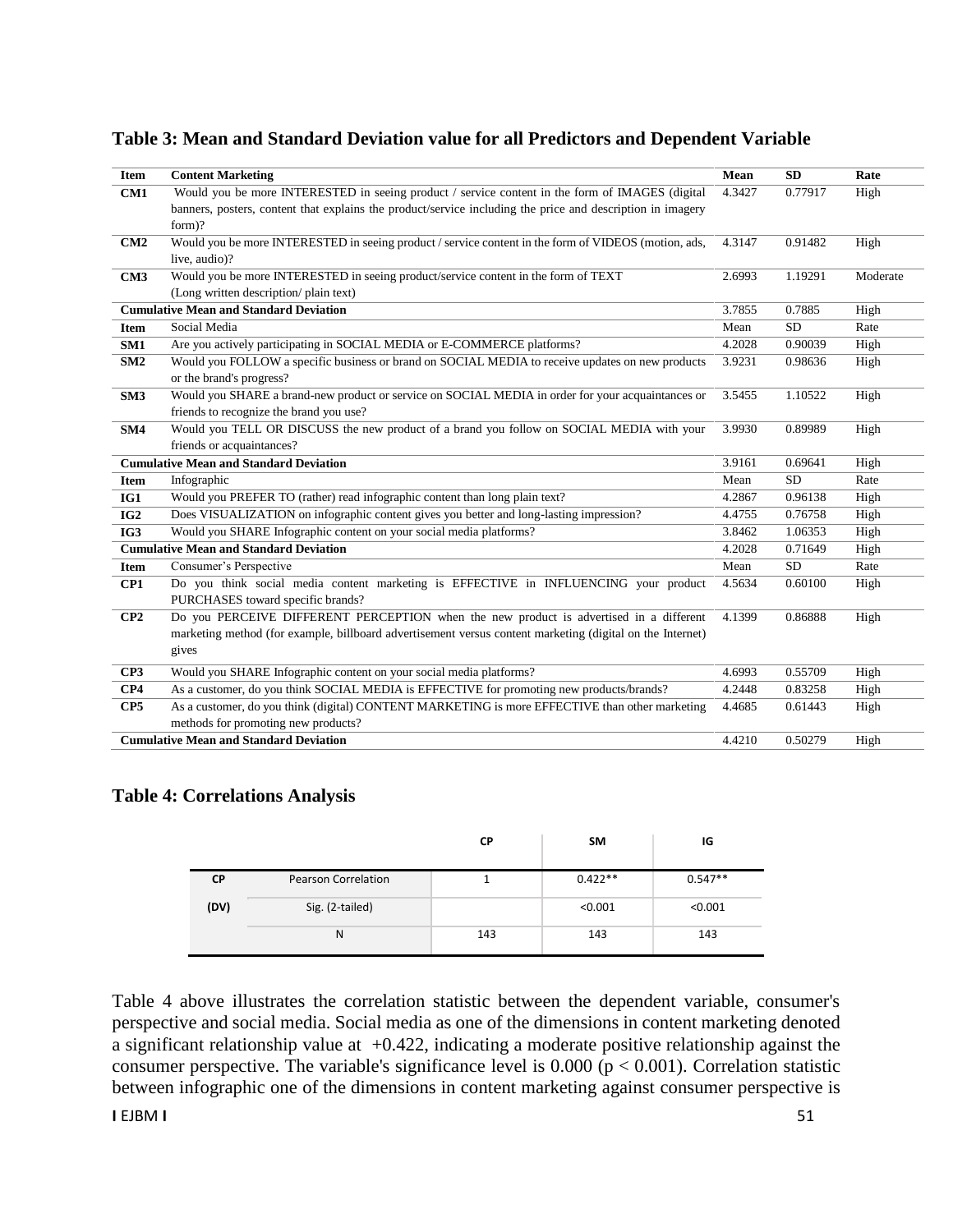valued at +0.547. This value suggested that there is a moderately positive relationship and a significant correlation between these variables. The significance level is set at 0.000, with  $p <$ 0.001. Amongst all predictors, the infographic demonstrated a stronger correlation with consumers' perspective compared to social media, which shows a lower correlation statistic that refers to a weak positive correlation with the dependent variable.

### **Table 5: Multiple Linear Regression Analysis**

| Model Summary <sup>b</sup> |                   |          |                      |                               |                   |
|----------------------------|-------------------|----------|----------------------|-------------------------------|-------------------|
| Model                      |                   | R Square | Adjusted R<br>Square | Std. Error of<br>the Estimate | Durbin-<br>Watson |
|                            | .584 <sup>a</sup> | .341     | .332                 | .41098                        | 2.069             |

a. Predictors: (Constant), IG, SM

b. Dependent Variable: CP

Multiple linear regression analysis was also conducted to investigate the fitness of the model. Findings from the analysis showed that the value of multiple R is 0.584. Corresponding to the positive value of multiple R, it reveals that there is a positive linear relationship between dimensions in the predictors - social media, infographics and the dependent variable - consumer perspectives. The R square value is a proportion of the accumulated variation in the dependent variable that is produced from the variation in the independent variables. According to the model summary, the R square is 0.341, which is less than one. This indicates that there is a positive linear relationship between content marketing effectiveness, including social media and infographics, towards consumer perspectives. These two dimensions from the predictor contributed altogether approximately 30.41% of the variance for consumer perspective. The remaining 69.59% may come from the contribution of other predictors, which is not tested in this study.

# **4.2 Discussion**

This study delves into the conceptualization and extension of dimensions in content marketing toward the customer's perspective on the new product. The content marketing score resulting from this study may be utilized confidently to gain understanding into relations with other relevant dimensions of interest. According to the overall findings, research objective one is met, as it confirms the significant positive relationship between social media and consumer's perspective, pointing to social media's significant influence as an effective content marketing for promotion method towards consumer's perspective for new product launch. Based on the findings, it is highly recommended that businesses use social media as a content marketing tool when launching a new product into the market as it is one of the effective ways to reach out to the target market. Businesses should utilize social media to develop a message and information that the business wants to communicate to its target customers, and the customers should perceive the impression that the company wants them to have.

There are many social media platforms or apps, and most of them provide similar functions for one goal: to increase connectivity by providing engagement measures such as public shares,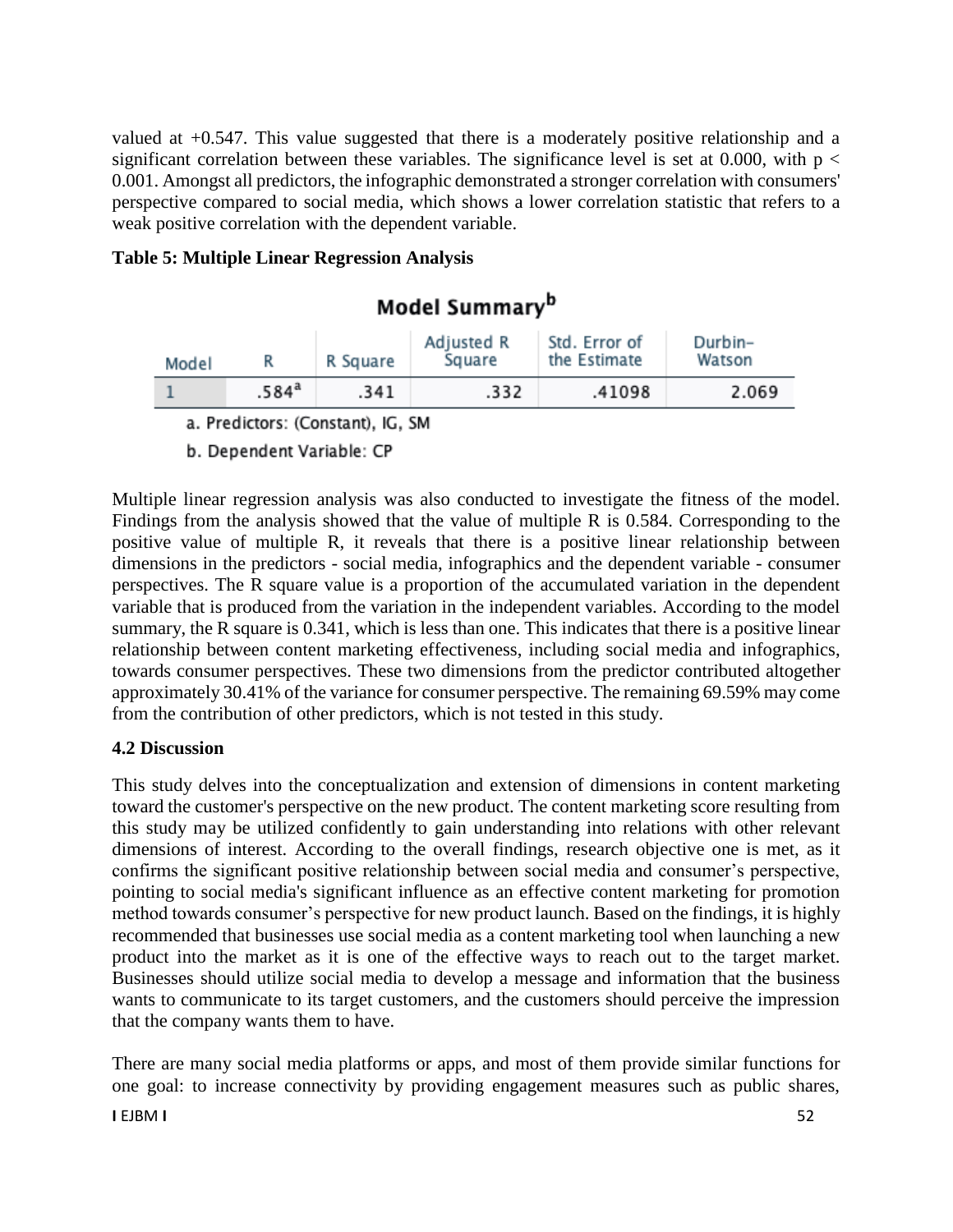leaving comments, connecting with other users, and giving likes (Appel, Grewal, Hadi, & Stephen, The future of social media in marketing, 2020). Amongst the popular social media platforms are Instagram, Facebook, YouTube, WhatsApp, Tik Tok, Snapchat, Twitter, LinkedIn, Pinterest, Reddit, QQ and Weibo, just to name a few (Kangur, 2021). The study found that 70% of customers visited social media sites to connect and interact with networks of friends and family (Baird & Parasnis , 2011). With social media functionality, businesses can conduct online surveys using various social media features, create promotional campaigns, and improve attraction through both organic and paid promotions made possible by the social media platform (Belanche, Flavián, & Sánchez , 2020). For example, Instagram is a popular social media platform that businesses can use for content marketing to improve consumer perception by increasing the frequency with which they connect, to generate creative content, relevant and aesthetic feeds to represent new brands or products, create campaigns, giveaways, or online competitions to increase excitement and draw customers to the debut of a new product, as well as the answer to customer queries via Instagram's comment area and direct messaging capabilities. Businesses may also increase customer engagement through their brand's page by utilizing Instagram's function of reposting stories and feeds to encourage customers to share or be involved with the new product campaign or previous experiences as testimonials on the brand's product, allowing consumers to interact with a broad community of networks and exchange thoughts with others through the comments thread.

Research objective two is met and suggested a strong positive relationship between infographic and consumer's perspective. In fact, between 2 dimensions, infographics point to the largest influence on the effectiveness of content marketing towards consumer's perspective performance in new product launch. Businesses should strongly prioritize the growth of their attention and initiatives to drive consumers' perspectives through the concept of the infographic to achieve marketing objectives. Infographics, which are considered visual content, can express the brand, highlight important information, showcase the product and what it offers, and increase traffic to the brand's page; It is shown that posts with images can produce 65% higher engagement than posts on text-based and 40 times more likely to get shared rather than other types of contents (Monaghan, 2016). Infographic is evergreen content, which increases flexibility and effectiveness for marketers because the infographic can be used multiple times in social media, e-mail, the brand's marketing kits, the website, and a variety of other digital platforms for months or even years (Cox, 2021). In addition, to promote the new product launch, information such as pricing, product introduction, characteristics, functions, promotions, ingredients, and other information can be summarized in the form of a single infographic content, supported by visual contents such as imagery, figures, statistics, and additional creative elements (Nediger, 2020).

# **5.0 Conclusion**

In conclusion, the variables of proposed content marketing were positively correlated to consumers' perspectives on the new product launch in Indonesia. Infographics have the greatest influence on the effectiveness of content marketing in influencing the consumer's perspective on new product launch, followed by other significant factors of social media as an effective means of content marketing to attract customers on the launch of a new product. The study's implications for infographics and social media as content marketing means for a new product launch for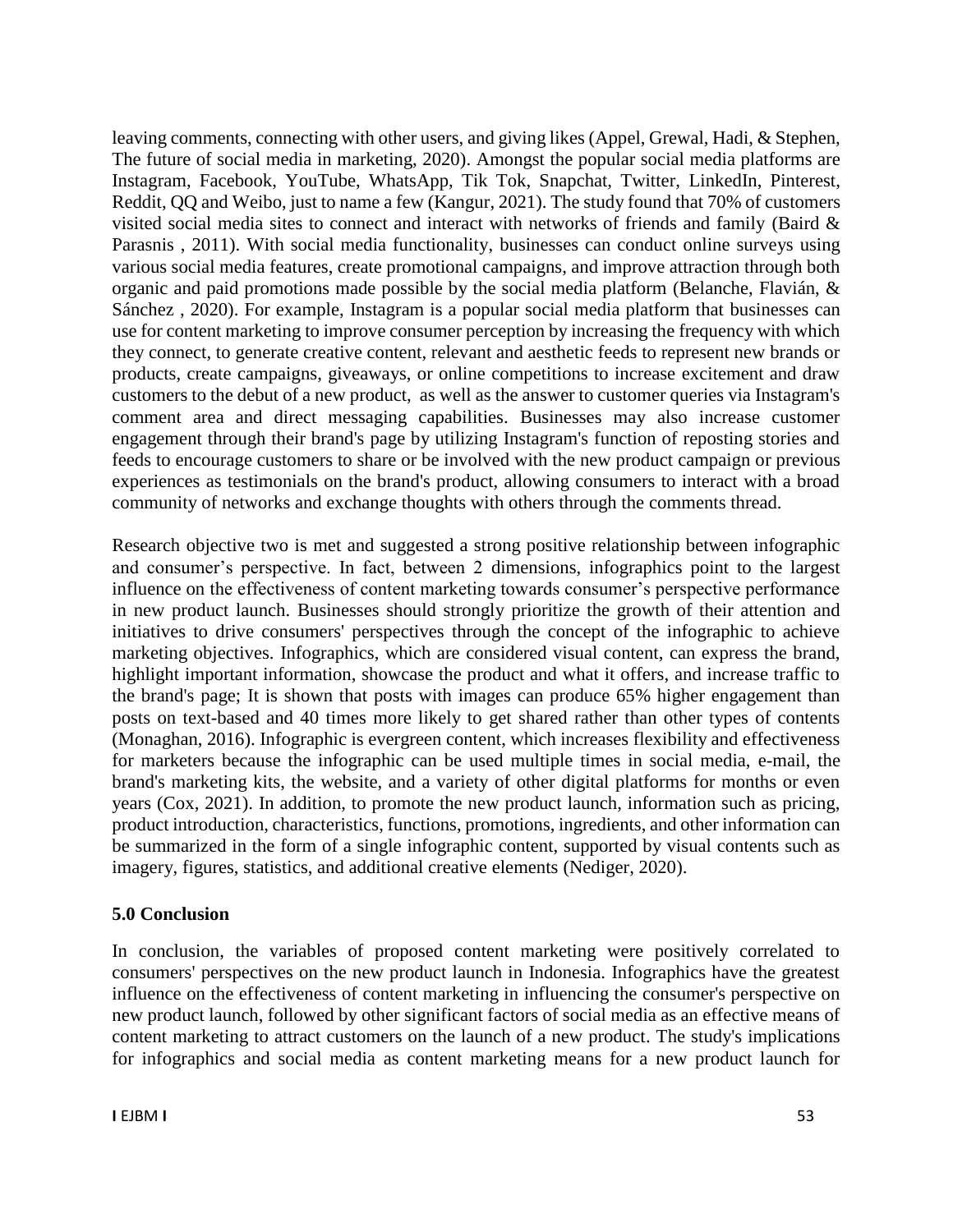businesses in Indonesia to influence consumers' perspectives, as well as the study's recommendations for future research to improve the quality of the research, have been provided.

#### **6.0 References**

- A.Guttman. (2019, August 9). *Statista.* Retrieved April 19, 2020, from https://www.statista.com/statistics/804008/ad-blocking-reach-usage-us/
- Ali, Z., Shabbir, M. A., Rauf , M., & Hussain, A. (2016). To Assess the Impact of Social Media Marketing on Consumer Perception. *International Journal of Academic Research in Accounting, Finance and Management Sciences, 6*(3), 74-75.
- Allen, M. (2017). Multiple Regression: Standardized and Raw Coefficients. In *The SAGE Encyclopedia of Communication Research Methods.*
- Alvara. (2019). *Behaviors and Preferences of Indonesian Millennial Consumers on E-Commerce Applications in 2019.* Jakarta: Alvara Strategic Research.
- American Marketing Association. (2017). *Definitions of Marketing*. Retrieved February 28, 2021, from https://www.ama.org/the-definition-of-marketing-what-is-marketing/
- Ansu, P., Yeboah, A. S., & Amankwah, J. (2013). CONSUMER'S ATTITUDE TOWARDS ADVERTISEMENT ELEMENTS: A SURVEY OF MARKETING STUDENTS IN SUNYANI POLYTECHNIC, GHANA, WEST AFRICA. *International journal of Innovative Research in Management, 4*(2), 17.
- APJII. (2019). *LAPORAN SURVEI INTERNET APJII.* Jakarta: Indonesia survey center.
- Appel , G., Grewal, L., Hadi, R., & Stephen, A. T. (2019, December 19). The future of social media in marketing. *Journal of the Academy of Marketing Science, 48*(1), 79–95. Retrieved April 19, 2020, from http://www.econtentmag.com/Articles/Resources/Defining-EContent/What-is-Digital-Content-79501.htm
- Appel, G., Grewal, L., Hadi, R., & Stephen, A. T. (2019, January 20). The future of social media in marketing. *Journal of the Academy of Marketing Science volume, 48*, 79-95. Retrieved February 28, 2021, from https://nielseniq.com/global/en/insights/
- Appel, G., Grewal, L., Hadi, R., & Stephen, A. T. (2020). The future of social media in marketing. *Journal of the Academy of Marketing Science, 48*, 79-95.
- Aryanto, A. (2020). *Di Tengah Covid-19, Pemasaran Online dan Digital Branding Jadi Pilihan*. Retrieved February 28, 2021, from https://www.wartaekonomi.co.id/read280988/ditengah-covid-19-pemasaran-online-dan-digital-branding-jadi-pilihan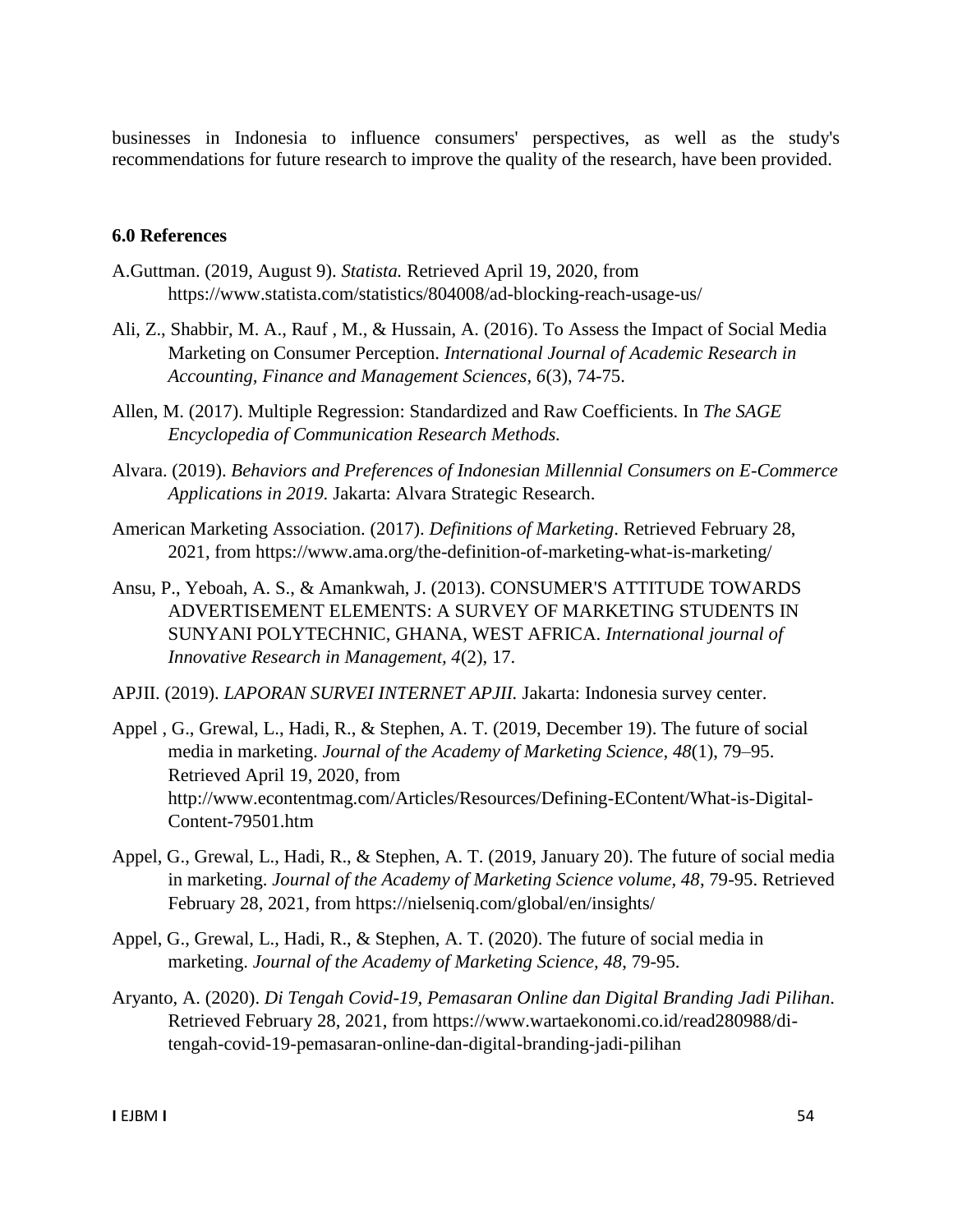- Attaran, M. (2017). 10 Journal of Strategic Innovation and Sustainability Vol. 12(1) 2017 THE INTERNET OF THINGS: LIMITLESS OPPORTUNITIES FOR BUSINESS AND SOCIETY. *Journal of Strategic Innovation and Sustainability, 12*(1), 10-29.
- Badan Pusat Statistik. (2019). *Jumlah Penduduk Indonesia Diproyeksikan Mencapai 270 Juta pada 2020*. Retrieved March 2, 2021, from https://databoks.katadata.co.id/datapublish/2019/09/13/jumlah-penduduk-indonesiadiproyeksikan-mencapai-270-juta-pada-2020
- Baird, C. H., & Parasnis , G. (2011). From social media to social customer relationship management. *Strategy & Leadership, 39*(5), 30-37.
- Balakrishnan, A. (2009, June 3). *Ambal's Amusings.* Retrieved April 23, 2020, from http://ambalbalakrishnan.com/2009/06/03/the-7s-of-content-marketing/
- Batra, R., & Keller, K. L. (2016). Integrating Marketing Communication: New findings, new lessons and new ideas. *Journal of Marketing, 80*(6), 122-145.
- Belanche, D., Flavián, M., & Sánchez , S. (2020). Followers' reactions to influencers' Instagram posts. *Spanish Journal of Marketing - ESIC, 24*(1), 37-53.
- Ben Eaton, S. E.-C., Eaton, B., Calderwood, S. E., Sørensen, C., & Yoo, Y. (2015). Distributed tuning of boundary resources:. *LSE Research Online, 39*(1), 217-243.
- Bhandari, R. S., & Bansal, A. (2018). Impact of Search Engine Optimization as a Marketing Tool. *Jindal Journal of Business Research, 7*(1), 24-36.
- Blanchfield, S., & Katz, M. K. (2020). *Growth of the blocked web, 2020 PageFair Adblock report.* Blockthrogh.
- Boateng, H., & Okoe, A. F. (2015). Consumers' attitude towards social media advertising and their behavioural response: The moderating role of corporate reputation. *Journal of Research in Interactive Marketing, 9*(4), 299-312.
- Bond, C. (2010). Engagement with social media and outcomes for brands: A conceptual framework. In *Proceedings of the Australian and New Zealand Marketing Academy (ANZMAC) Conference 2010 - 'Doing More with Less'* (pp. 1-8). Christchurch New Zealand: University of Canterbury.
- Braatz, L. A. (2017). Consumer Responses Towards Promotional Posts: The Effects Message Sidedness and Product Depiction. *Influencer Marketing On Instagram* .
- Brieger, C. (2013). *Exploring new communication strategies for a global brand : transmedia storytelling and gamification.* Norwegian School of Economics, Norway.: Norwegian School of Economics.
- Bryman, A. (2016). *Oxford University Press* (Revised ed.). Oxford, UK: Oxford University Press.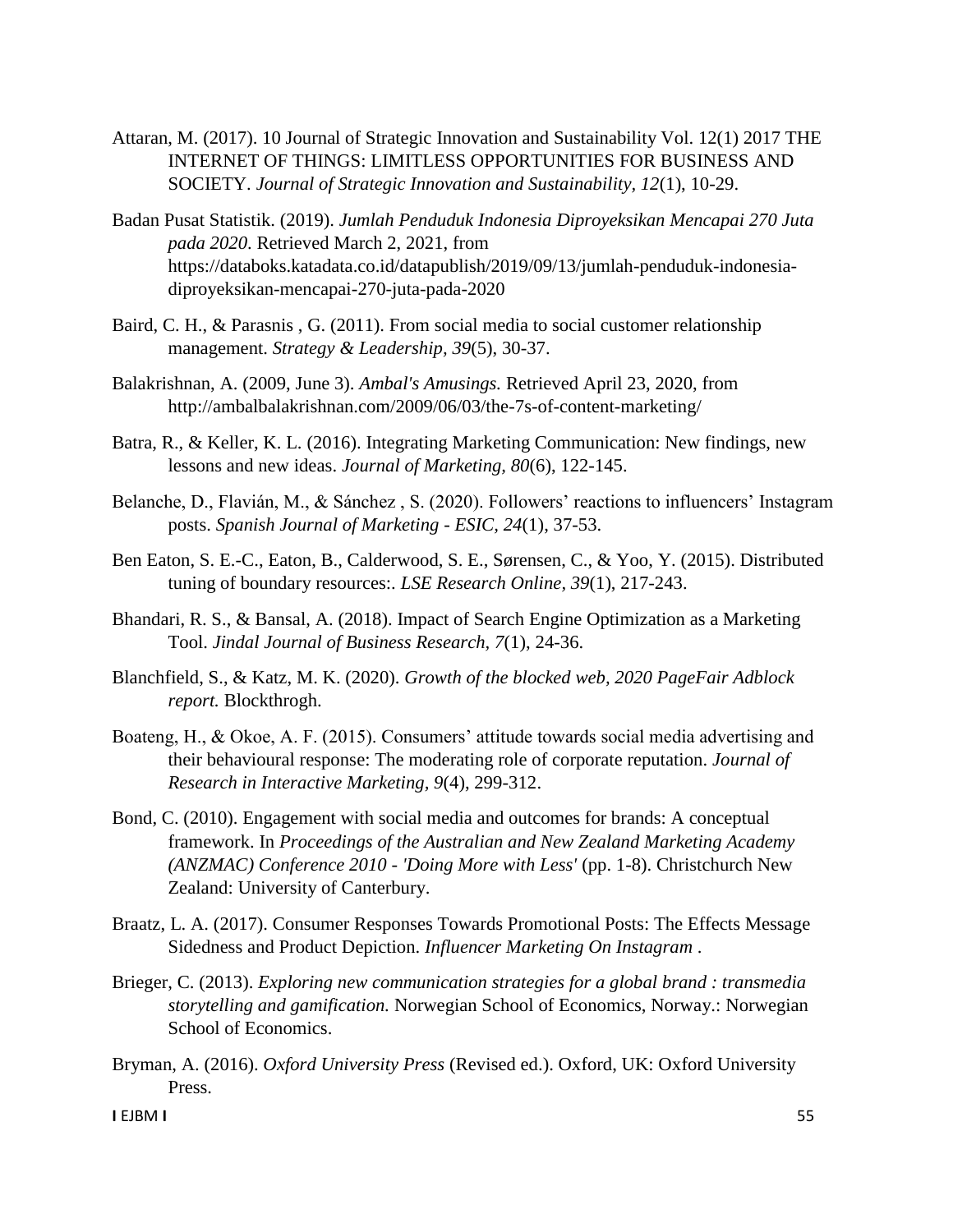- Bryman, A., & Bell, E. (2003). *Research methods for business students* (3 ed.). Oxford ; New York: Oxford University Press.
- Burke-Garcia, A. (2019). *Influencing Health: A Comprehensive Guide to Working with Online Influencers.* Productivity Press.
- Card, S. K., Jacko, J. A., & Sears, A. (2009). Information visualization. In *Human-Computer Interaction: Design Issues, Solutions, and Applications* (pp. 510-543). FL: CRC Press.
- Carmines, E. G., & Zeller, R. A. (1979). *Reliability and Validity Assessment* (Vol. 17). SAGE production.
- Carr, S. (2018, July 10). *Customer frame.* Retrieved April 19, 2020, from https://customerframe.com/2018/07/why-customers-are-important-to-business/
- Chauhan, K., & Pillai , A. (2013). Role of content strategy in social media brand communities: a case of higher education institutes in India. *Journal of Product & Brand Management, 22*(1), 40-51.
- Chi, H.-H. (2011). Interactive Digital Advertising vs. Virtual Brand Community. *Exploratory Study of User Motivation and Social Media Marketing Responses in Taiwan, 12*(1), 44- 61.
- Choi, J. P. (2010). Tying in two-sided markets with multi-homing. *The Journal of, 58*(3), 607- 626.
- Clement, J. (2020, April 6). *Statista.* Retrieved April 23, 2020, from https://www.statista.com/statistics/579334/most-popular-us-social-networking-appsranked-by-reach/
- CNN Indonesia. (2019). *Netizen Indonesia Paling Gemar Belanja Online.* Jakarta: CNN Indonesia.
- Content Marketing Institute. (2017). *B2B Content Marketing.* Cleveland, Ohio, USA: Marketing Profs.
- Corbett, W. G. (2016). 5 Questions for Great Presentation Visuals. *learning & development, 33*(1602), 6.
- Cox, A. (2021, April 21). *A Marketer's Guide to Creating Evergreen Content That Lasts (Infographic).* Retrieved July 5, 2021, from https://www.brafton.com/blog/creation/create-evergreen-marketing-content-that-willflourish-for-years/
- Cronin, J. (2016). Teach students to communicate a brand story with transmedia storytelling. *Journal of Research in Interactive Marketing, 10*(2), 86-101.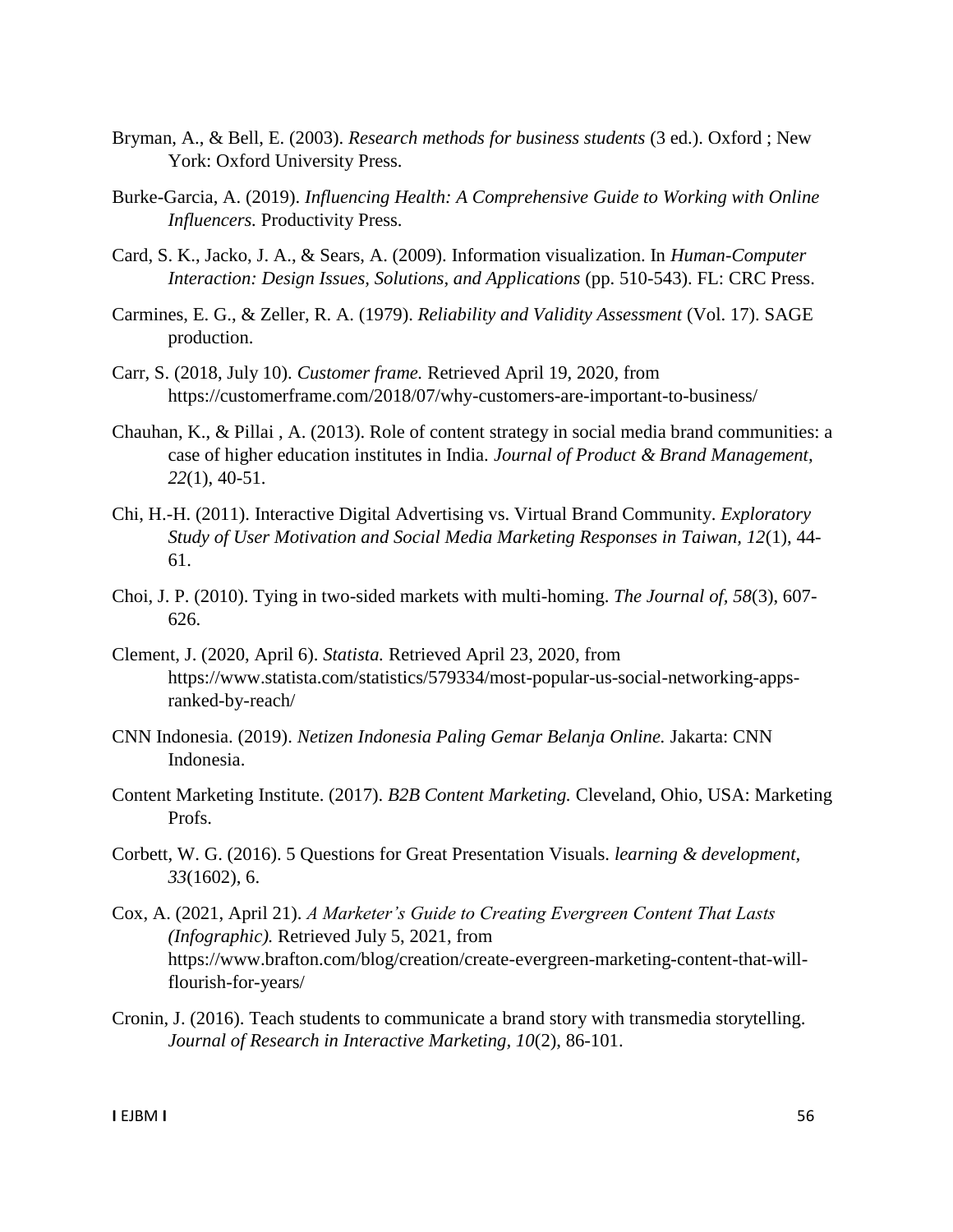- Cusumano, M. A. (2010a). Technology strategy and management The evolution of. *Communications of the ACM, 53*(1), 32-34.
- Dahono, Y. (2021). *Data: Ini Media Sosial Paling Populer di Indonesia 2020-2021*. Retrieved February 28, 2021, from https://www.beritasatu.com/digital/733355/data-ini-mediasosial-paling-populer-di-indonesia-20202021
- de Reuver, M., Sørensen, C., & Basole, R. (2018). The digital platform: a research agenda. *Journal of Information Technology, 33*, 124-135.
- Debruyne, M., Moenaert, R., Griffin, A., Hart, S., Hutlink, E. J., & Robben, H. (2002). The impactof new product launch strategies on competitive reaction in industrial markets. *Journal of Product innovation management, 19*(2), 159-170.
- Denning, S. (2011). *The Leader's Guide to Storytelling* (1 ed.). București, Romania: Edditura Publica.
- Di Benitto, C. (1999). Identifying the key success factors in new product launch. *ournal ofProduct Innovation Management, 16*(1), 530-544.
- Dinesh, J. (2016). Chapter 3 Research Methodology. *A study of buying decision process in Malls*, 49-64.
- Dou, W., Lim, K. H., Su, C., Zhou, N., & Cui, N. (2010). Brand positioning strategy using search engine marketing. *MIS quarterly, 34*(2), 261-279.
- Emarketer. (2018, August 1). *Emarketer.* Retrieved April 19, 2020, from https://www.emarketer.com/chart/226029/us-social-media-users-by-generation-2019-ofpopulation
- Europian Comission. (2016). Communicationon Online Platforms and the Digital Single Market. *COMMISSION STAFF WORKING DOCUMENT*, 1.
- Faugier, J., & Sargeant , M. (1997). Sampling Hard to Reach Populations. *Journal of Advanced Nursing, 26*(4), 790-797.
- Felix, R., Rauschnabel, P. a., & Hinsch, C. (2017). lements of strategic social media marketing: A holistic framework. *Journal of Business Research, 70*(C), 118-126.
- Ferreira, J. (2014). Introduction. In *1 Infographics: An introduction* (p. 3). Coventry University: Centre for Business in Society.

Financial Times. (2017, November 29). *Definition of DIgital Marketing.* Retrieved February 28, 2021, from https://web.archive.org/web/20171129124232/http://lexicon.ft.com/Term?term=digitalmarketing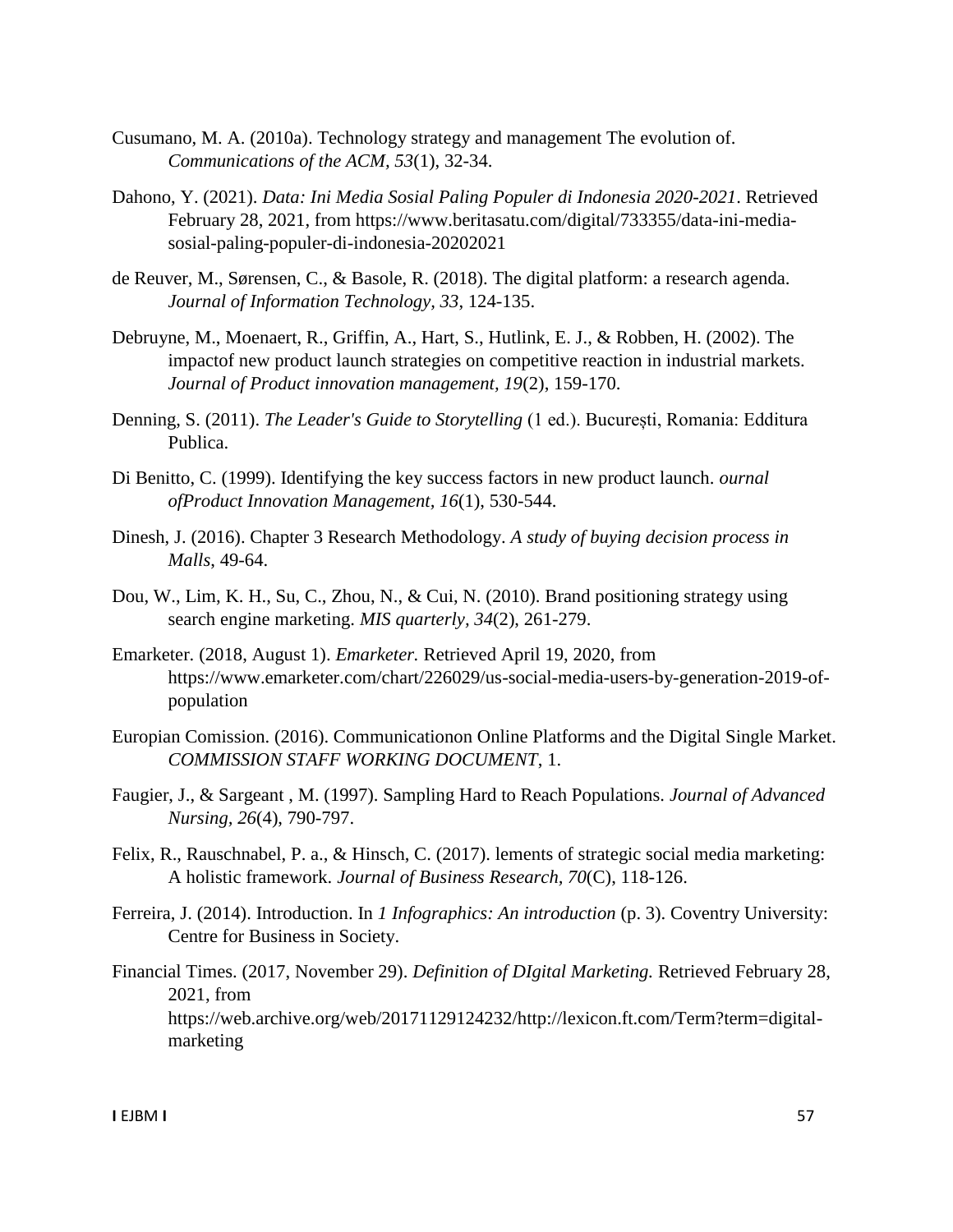- Finch, J. (2015, April 5). *What Is Generation Z, And What Does It Want?* Retrieved March 1, 2021, from https://www.fastcompany.com/3045317/what-is-generation-z-and-what-doesit-want
- GetCraft. (2020, May 26). *Malaysia Digital and Content Marketing Report 2018.* Retrieved March 1, 2021, from https://marketingcraft.getcraft.com/en-articles/malaysia-digital-andcontent-marketing-report-2018
- Ghose, A., Adamopoulos, T., & Vilma. (2016). Toward a digital attribution model measuring the impact of display advertising on online consumer behavior. *Management information system, 40*(4), 889-910.
- Ghozali, I. (2013). *Multivariate Analysis Application with IBM SPSS Program 21 PLS Regression Update.* Semarang: University Publishing Agency Diponegoro.
- Granata, G., & Scozzese, G. (2019). The Actions of e-Branding and Content Marketing to Improve Consumer Relationships . *European Scientific Journal January , 15*(1), 59-60.
- Greenland, S., Senn, S. J., Rothman, K. J., Carlin, J. B., Poole, C., Goodman, S. N., & Altman, D. G. (2016). What P values, confidence intervals, and power calculations don't tell us. In *Statistical tests, P values, confidence intervals, and power: a guide to misinterpretations* (31 ed., pp. 337–350.). Springer.
- Gümüş, N. (2017). THE EFFECTS OF SOCIAL MEDIA CONTENT MARKETING ACTIVITIES OF FIRMS ON CONSUMERS' BRAND FOLLOWING BEHAVIOR. *Academic Research International, 8*(1), 4-5.
- Haan, E. d., Wiesel, T., & Pauwels, K. (2016). The effectiveness of different forms of online advertising for purchase conversion in a multiple-channel attribution framework. *International Journal of Research in Marketing, 33*(3), 491-507.
- Haden, J. (2018, January 18). *Inc.* Retrieved April 19, 2020, from https://www.inc.com/jeffhaden/how-to-create-great-content-a-step-by-step-guide-to-content-marketing-thatdelivers-real-results.html
- Hair, J. F., J, B., Babin, J., Anderson, E. R., & Black, C. W. (2018). *Multivariate Data Analysis* (8 ed.). Londond, UK: Pearson New International Edition.
- Hashim, N., & Hamzah, M. I. (2014). 7P's:A Literature Review of Islamic Marketing and Contemporary Marketing Mix. *Social and Behavioral Sciences , 130*, 155-159.
- Heer, J., Bostock , M., & Ogievetsky , V. (2010). A tour through the visualization zoo. *Communications of the ACM, 53*(6), 59-67.
- Hewett, K., Rand, W., Rust,, R. T., & van Heerde, H. J. (2016). Brand buzz in Echoverse. *Journal of Marketing, 80*(3), 1-24.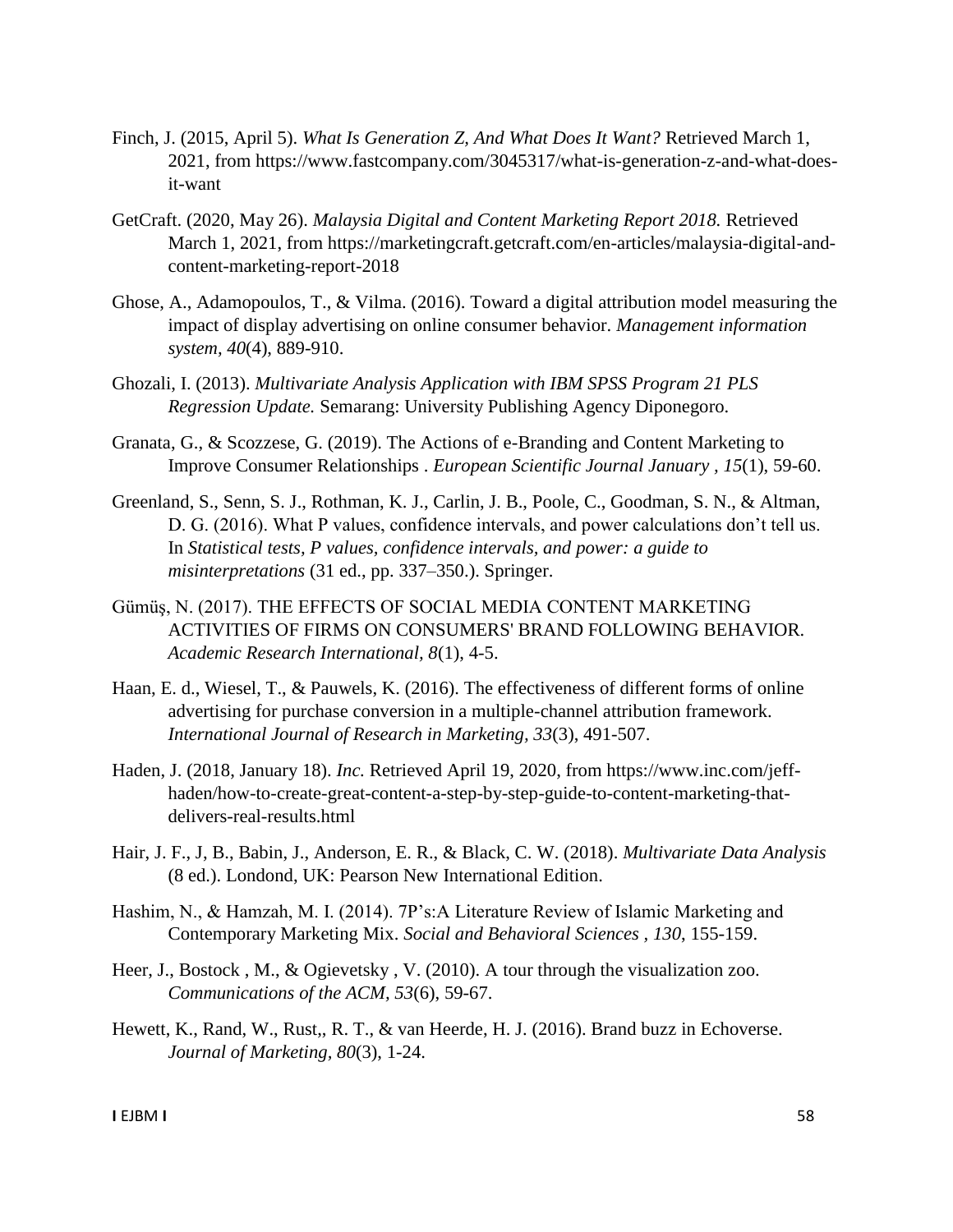- Holliman, G., & Rowley, J. (2014). Business to business digital content marketing: marketers' perceptions of best practice. *Journals Journal of Research in Interactive Marketing, 8*(4), 269-293.
- Holmes, N., & Heller, S. (2006). *Nigel Holmes: On Information Design.* New York: Jorge Pinto Book Inc.
- Hox, J. J., & Boejie, H. R. (2005). Data collection, primary vs. secondary. *Encyclopedia of social measurement, 1*, 595-598.
- Hudák, M., Kianičková, E., & Madleňák, R. (2017). The Importance of E-mail Marketing in Ecommerce. *Procedia Engineering, 192*, 342-347.
- Hudson, S., Huang, L., Roth, M., & Madden, T. J. (2016). The influence of social media interactions on consumer–brand relationships: A three-country study of brand perceptions and marketing behaviors. *International Journal of Research in Marketing,, 33*(1), 27-41.
- Hultink, E. J., Hart, S. J., Robben, H. S., & Griffin, A. (2000). Launch Decisions and New Product Success: An Empirical Comparison of Consumer and Industrial Products. *Journal of Product Innovation, 17*(1), 5-23.
- Hutlink, E. J., Hart, S. J., Robben, H. S., & Griffin, A. (2000). Launch Decisions and New Product Success: An Empirical Comparison of Consumer and Industrial Products. *Journal of Product Innovation Management, 17*(1), 10.
- ITIF. (2018, October 12). *ITIF Technology.* Retrieved April 19, 2020, from http://www2.itif.org/2018-tech-explainer-digitalplatforms.pdf?\_ga=2.189339246.457990727.1587297920-6442106.1587297920
- Jarman, K. H. (2013). *The Art of Data Analysis: How to Answer Almost Any Question Using Basic Statistics.* New Jersey: John Wiley & Sons, Inc.
- Jawale, K. V., & Baba, G. (2012). Methods of Sampling Design in the Legal Research: Advantages and Disadvantages. *Online Internationa Interdisciplinary Research Journal, 2*(6), 183-190.
- Johnston, M. R. (2017). How Marketing Must Evolve. *Leaders Peers Into Content's Future*.
- Kangur, K. (2021, May 23). *Top 15 Most Popular Social Networking Sites and Apps [2021].* Retrieved June 5, 2021, from https://www.dreamgrow.com/top-15-most-popular-socialnetworking-sites/
- Kannan, P., & Li, H. A. (2017). Digital marketing: A framework, review and research agenda. *International Journal of Research in Marketing, 34*(1), 22-45.
- Kaplan, A. M., & Haenlein, M. (2010). Users of the world, unite! The challenges andopportunities of Social Media. *Business Horizons , 53*(1), 59-68.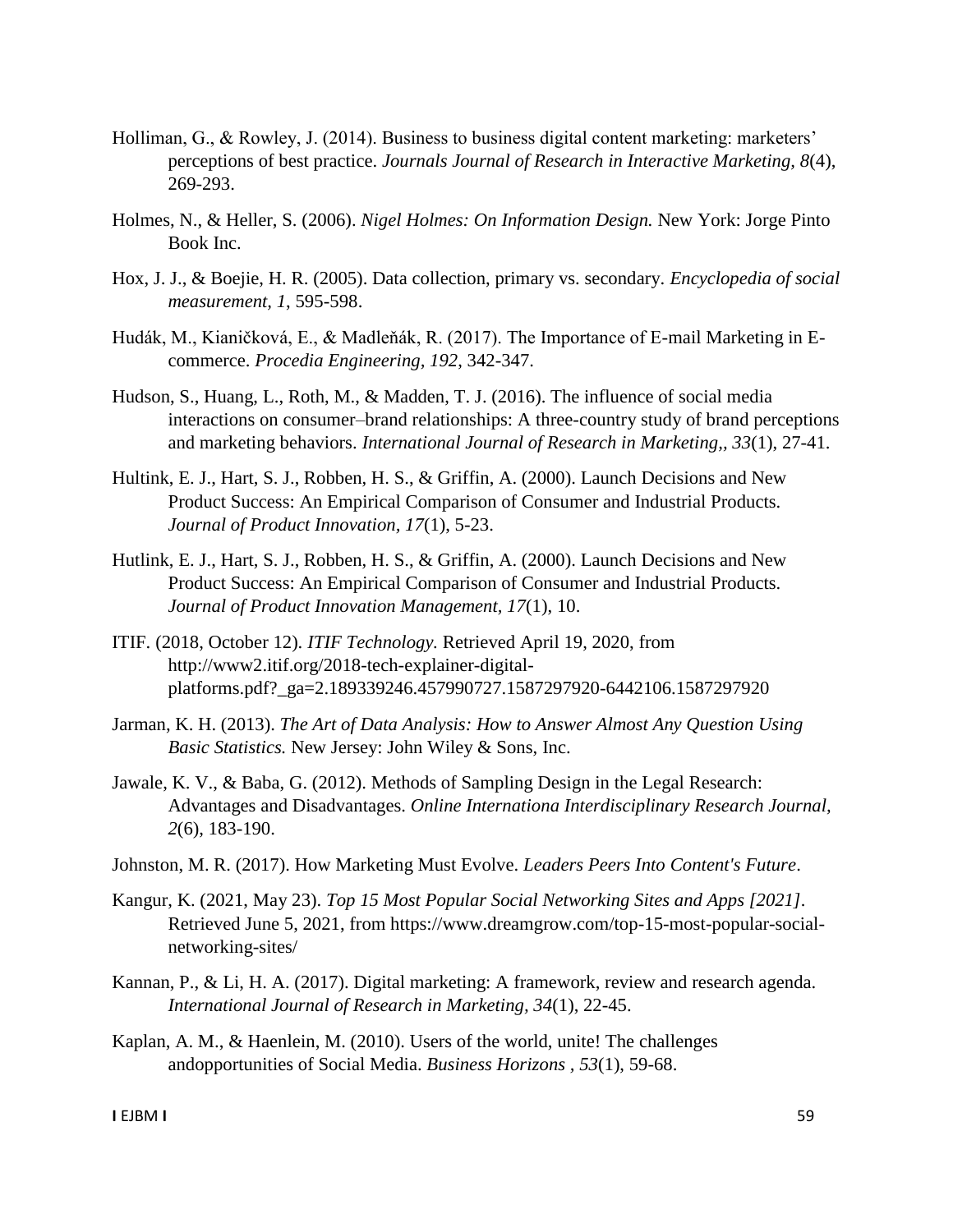- Kemp, S. (2020). *DIGITAL 2020: INDONESIA*. Retrieved March 2, 2021, from https://datareportal.com/reports/digital-2020-indonesia
- Kemp, S. (2020, February 18). *DIGITAL 2020: MALAYSIA.* Retrieved March 1, 2021, from https://datareportal.com/reports/digital-2020-malaysia
- Kotler, P. (1973). Atmospherics as a marketing tool. *Journal of Retailing, 49*(4), 48-61.
- Kotler, P., & Armstrong, G. (2012). *Principles of Marketing* (14 ed.). New Jersey, USA: Pearson Hall.
- Kotler, P., & Armstrong, G. M. (2010). *Principles of Marketing* (13 ed.). Brunei University, UK: Pearson.
- Kumar , V., Sarkar, B., Sharma, A. N., & Mittal, M. (2017). New Product Launching with Pricing, Free Replacement, Rework, and Warranty Policies via Genetic Algorithmic Approach. *International Journal of Computational Intelligence Systems, 12*(2), 519-529.
- Kus, O. (2016). The in uence of cultural background on content marketing practices: the approach of Turkish and Lithuanian youth to the main components of content marketing\*. *Informacijos Mokslai , 76*, 45-60.
- Laroche, Michel, Habibi, Reza, M., Richard, Marie-Odile, . . . Ramesh. (2012). The effects of social media based brand communities on brand community markers, value creation practices, brand trust and brand loyalty. *Computers in Human Behavior, 28*(5), 1755- 1767.
- Lewis, B. K. (2010). Social Media and Strategic Communication: Attitudes and Perceptions Among College Students . *Public Relations Journal, 4*(3).
- Liu, H.-W., & Huang, H.-C. (2015). Tradeoff Between Push and Pull Strategy: The Moderating Role of Brand Awareness. In *Marketing, Technology and Customer Commitment in the New Economy* (pp. 259-264). Springer.
- Loeb, S., Dynarski, S., McFarland, D., Morris, P., Reardon, S., & Reber, S. (2017). *Descriptive Analysis in Education: A Guide for Researchers.* Washington, DC: Department of Education, Institute of Education Sciences, National Center for Education Evaluation and Regional Assistance.
- Lögdberg, A., & Wahlqvist, O. (2020). Podcasting as a Digital Content Marketing Tool within B2B. 1-73.
- M, D. L. (2013). Content Marketing. *Bachelor's Thesis DP in International Business*.
- Madichie, N. O. (2012). Consumer Perception. In *Consumer Behaviour: Text & Cases* (pp. 174- 175). New Delhi, India: Tata McGraw Hill.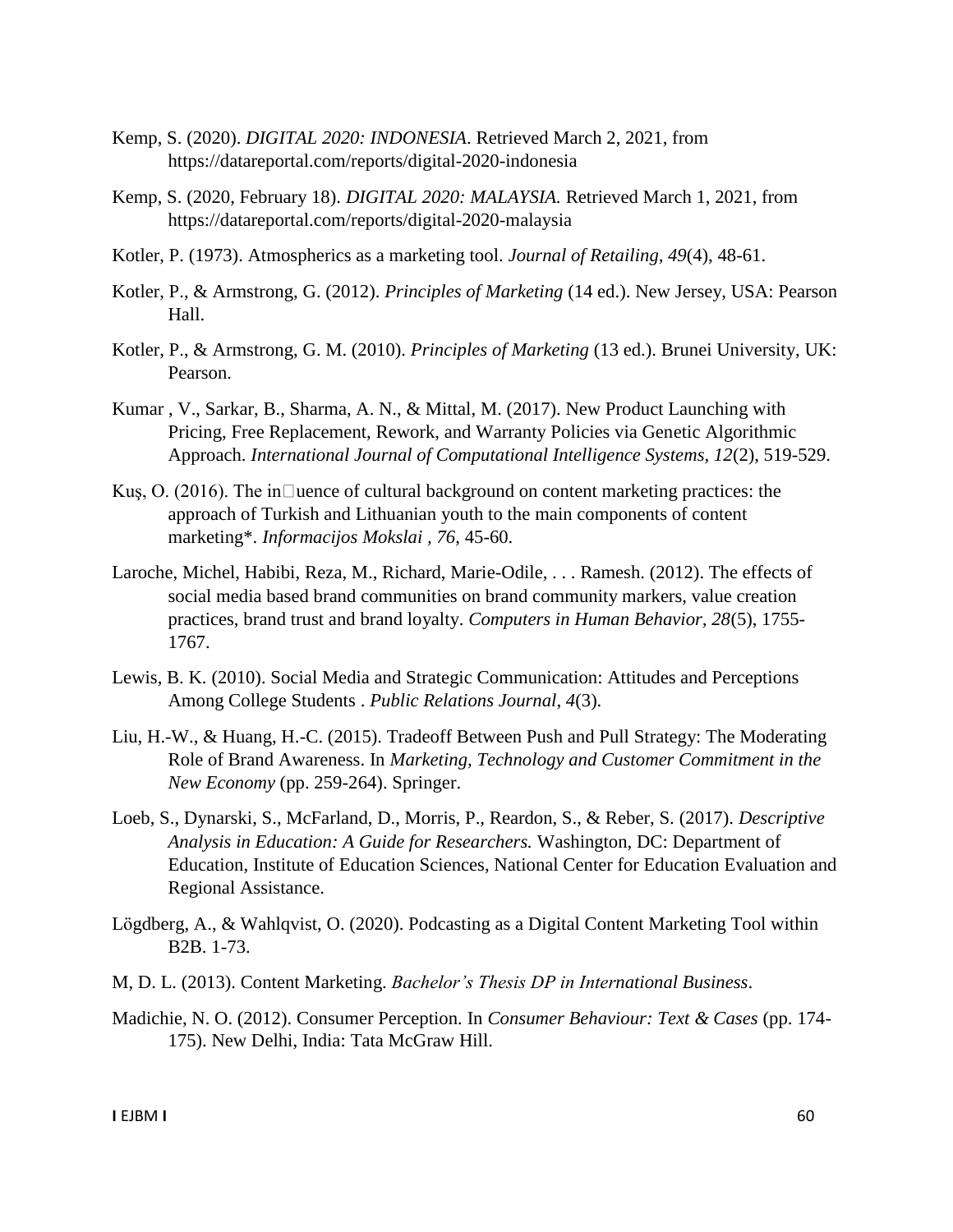- Madichie, N. O., & Kapoor, R. (2012). Consumer Perception. In *Consumer Behaviour: Text and Cases* (pp. 154-175). New Delhi, India: McGraw Hill Education.
- Malhotra, N. K. (2004). *Investigación de mercados: un enfoque aplicado* (5 ed.). Mexico: Pearson educación.
- Mandal, P., Joshi, N., & K, S. (2016). UNDERSTANDING DIGITAL MARKETING THEORIES AND STRATEGIES. *International Research Journal of ManagementScience & Technology, 7*(9), 2348-9367.
- Martens, B. (2016). An economic policy perspective on online platforms. *JRC/IPTS Digital Economy Working Paper, 5*(1), 22.
- Maulana, R. (2021). *Peningkatan Penggunaan E-Commerce disaat Pandemi CoVid-19*. Retrieved February 28, 2021, from https://www.kompasiana.com/rizkymaulanaalfariz/5ff1fcb18ede483f8763f115/peningkat an-penggunaan-e-commerce-disaat-pandemi-covid-19
- McCandless, D. (2010). The beauty of data visualization. TEDGlobal.
- McKinsey&Company. (2017). The CEO guide to cusstomer experience. *Costumer experience: New capabilities, new audience, new opportunity, 2*(1), 7.
- McMullan, J. (2017). A new understanding of 'New Media': Online platforms as digital mediums. *Convergance: The international Journal of Research into New Media Technologies, 26*(2), 287-301.
- MDG advertising. (2015, June 17). *Why Infographics are Important in Content Marketing.* Retrieved March 1, 2021, from https://www.mdgadvertising.com/marketinginsights/why-infographics-are-important-in-content-marketing/
- Megadewandanu, S. S. (2016). Exploring Mobile Wallet Adoption in Indonesia Using UTAUT2: An Approach from Consumer Perspective. *2nd International Conference on Science and Technology-Computer (ICST).* Yogyakarta: IEEE.
- Melissa, C. F., Khim, C., & Thai, S. (2018). Consumer Adoption of E-Wallets: A Study of Millennials at the Institute of Foreign Languages, Cambodia. *Proceedings of the 21st Asia-Pacific Conference on Global Business, Economics, Finance & Social Sciences (AP18Taiwan Conference).* Taipei: Global Biz Research.
- Meter, K. M. (1990). Methodological and design issues: techniques for assessing the representatives of snowball samples. *IDA research Monograph, 98*, 31-43.
- Monaghan, M. (2016, 5 Proven Reasons to Use Visual Content in Social Media). *5 Proven Reasons to Use Visual Content in Social Media*. Retrieved June 5, 2021, from https://smartbirdsocial.net/5-reasons-use-visual-content-social-media/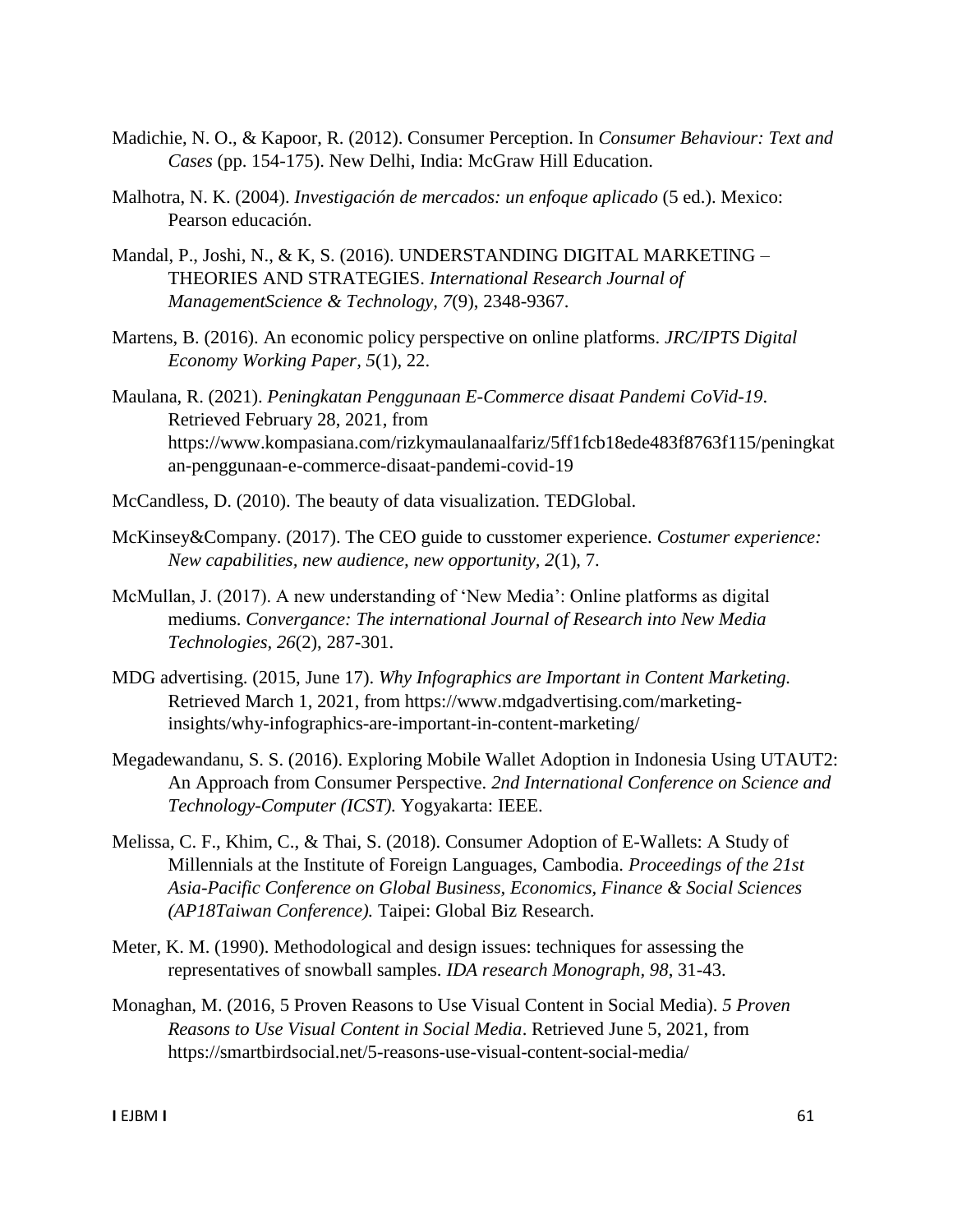- Muntinga, D. G., Moorman, M., & Smit, E. (2011). Introducing COBRAs: Exploring motivations for brand-related social media use. *International Journal of Advertising The Review of Marketing Communications, 30*(1), 13-46.
- NapoleonCat. (2019). *Instagram users in Indonesia*. Retrieved January 15, 2020, from https://napoleoncat.com/stats/instagram-users-in-indonesia/2019/02
- Nediger, M. (2020, June 25). *What is an Infographic? Examples, Templates & Design Tips.* Retrieved June 5, 2021, from https://venngage.com/blog/what-is-an-infographic/
- Norman, G. R., & Streiner, D. L. (2008). Analysis of Variance. *Biostatistic*, 58-98.
- Nunnally, J. C. (1978). An Overview of Psychological Measurement. In *Wolman B.B. (eds) Clinical Diagnosis of Mental Disorders* (pp. 97-146). Boston, MA: Springer.
- OECD. (2019). *An Introduction to Online Platforms and Their Role in the Digital Transformation.* Paris: OECD Publishing.
- Opreana, A., & Vinerean, S. (2015). Introducing Digital Inbound Marketing. *A New Development in Online Marketing:, 3*(1), 29-34.
- Ozuem, W., Howell, K., & Lancaster, G. (2019). The impact of digital books on marketing communications. *Journal of Retailing and Consumer Services, 50*, 131-137.
- Patrutiu, B. L. (2015, August 14). The fundamental tool of digital marketing. *Content marketing, 8*(2), 111-118. Retrieved April 19, 2020, from https://www.lyfemarketing.com/blog/digital-content-marketing/
- Plessis, C. D. (2015, July 9-10). An Exploratory Analysis of Essential Elements of Content Marketing. *Proceedings of 2nd European Conference on Social Media*, pp. 122-129.
- Pulizzi, J. (2018). Epic Content Marketing. United States: Mc Graw Hill Education.
- Pulizzi, J., & Barret, N. (2010). Get Content Get Customers: Turn Prospects into Buyers with Content Marketing. *NSB Management Review., 2*(2), 98-100.
- Pulizzi, J., & Barrett, N. (2009). The B.E.S.T. formula. In *GET CONTENT GET CUSTOMERS: turn prospects into buyers with content marketing* (pp. 27-29). McGraw-Hill.
- Ray, S. (2003). Business failure in the digital world. In S. S. Yadav, K. Momaya, & D. K. Banwet (Eds.), *Management of Research and Development in the New Millennium* (pp. 3-12). Kolkata, India: Macmillan.
- Richter, F. (2020 , May 26). *Podcast Popularity Across the Globe.* Retrieved February 2021, 28, from https://www.statista.com/chart/14306/podcast-adoption/
- Rowley, J. (2010). Understanding digital content marketing. *Journal of Marketing Management , 24*(5), 517-540.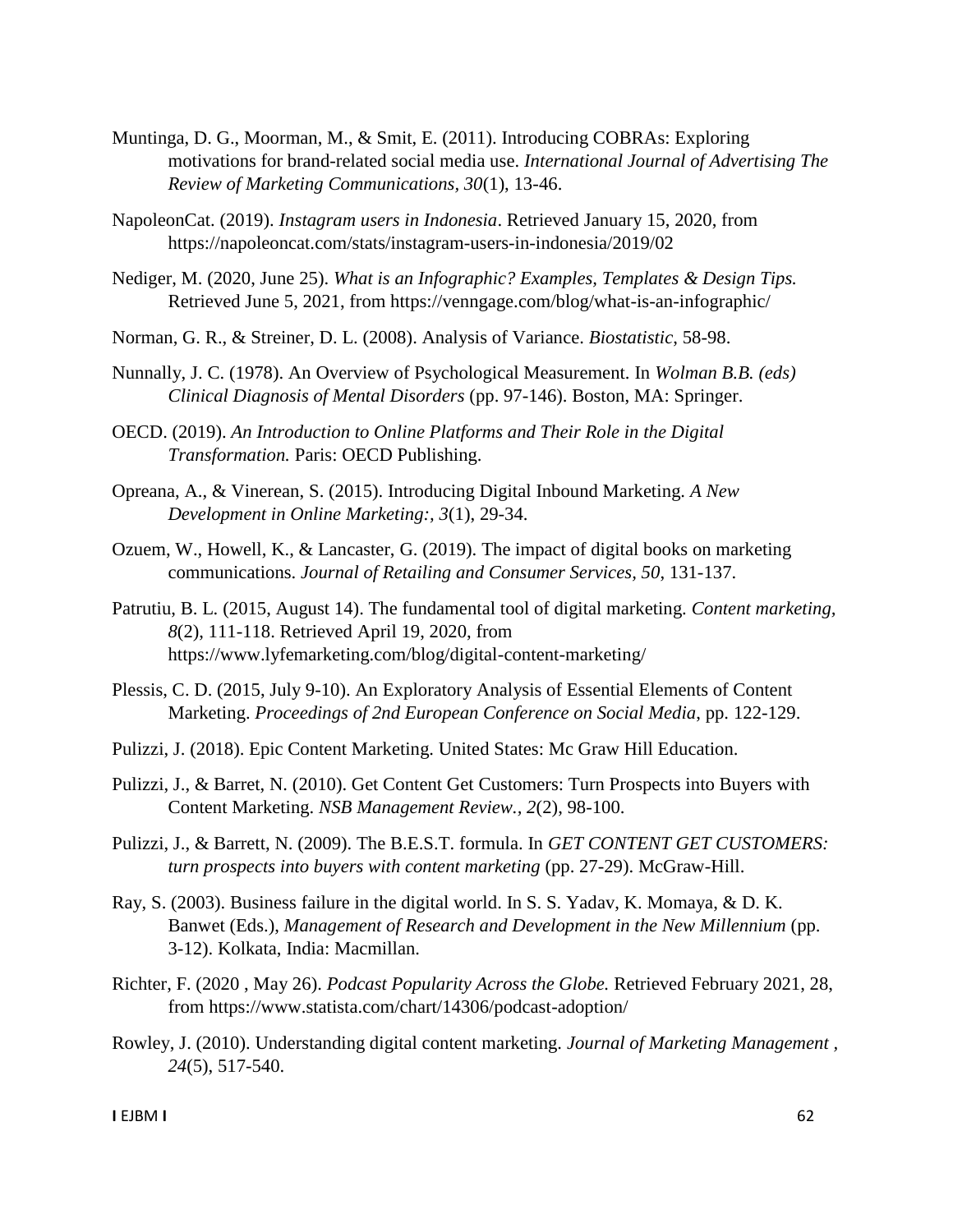- Ruel, E. E., Wagner III, W. E., & Gillespie, J. B. (2015). *The practice of survey research: Theory and applications.* Thousand Oaks: SAGE Production.
- Saunders, M. N., Thornhill, A., & Lewis, P. (2012). *Research methods for business students* (6 ed.). Harlow, England ; New York: Pearson.
- Saunders, M. N., Thornhill, A., & Lewis, P. (2016). *Research Methods for Business Students* (5th ed.). Harlow: Pearson Education.
- Saunders, M., Lewis, P., & Thornhill, A. (2019). Research Methods for Business Students. In *Understanding research philosophy and approaches to theory development* (8 ed., Vol. 8, pp. 128-171). Harlow, UK: Pearson Education.
- Schneider, J., & Yocum, J. (2004). *New Product Launch: 10 Proven Strategies.* Deerfield, IL: Stagnito Communications.
- Schober, P., Boer, C., & Schwarte, L. (2018). Correlation Coefficients: Appropriate Use and Interpretation. *Anesthesia & Analgesia, 126*(5), 1763-1768.
- Schreiner, M., Fischer, T., & Riedl , R. (2019). Impact of content characteristics and emotion on behavioral engagement in social media: literature review and research agenda. *Electronic Commerce Research*.
- Sekaran, U., & Bougie, R. (2018). *Research Methods For Business: A Skill Building Approach* (8 ed.). NY, US: Wiley.
- Setzke, D. S., Böhm, M., & Krcmar, H. (2019). A Systematic Literature Review and Avenues for Future Research. *Platform Openness:*, 891-900.
- Simicklas, M. (2012). *The Power of Infographics: Using Pictures to Communicate and Connect with your Audiences.* Indianapolis: QUE.
- Smith, J. D., & Harvidsson, P. (2017). CONTENT MARKETING'S EFFECT ON CUSTOMER ENGAGEMENT– A QUALITATIVE STUDY USING A MULTIDIMENSIONAL APPROACH. *Academy of Textiles, Technology and Economics; University of Borås*, 32.
- Sormaz, J., Kuzmanovic, M., & Jeremic, V. (2019). Customer Preferences towards Digital Marketing Strategies. *ECONOMICS OF DIGITAL TRANSFORMATION,*, 507-526.
- Sotya, P. (2020). *3 Alasan Infografis Digital Cocok Bagi Konten Marketing di Masa Pandemi Covid-19*. Retrieved February 28, 2021, from https://www.poligrabs.com/post/3-alasaninfografis-digital-cocok-bagi-konten-marketing-di-masa-pandemi-covid-19
- Spagnoletti, P., Resca, A., & Gwanhoo, L. (2015). A design theory for digital platforms supporting online communities. *a multiple case study, 30*(1), 364-380.
- Statista. (2020). *Global digital population as of October 2020*. Retrieved Sunday 28, 2021, from https://www.statista.com/statistics/617136/digital-population-worldwide/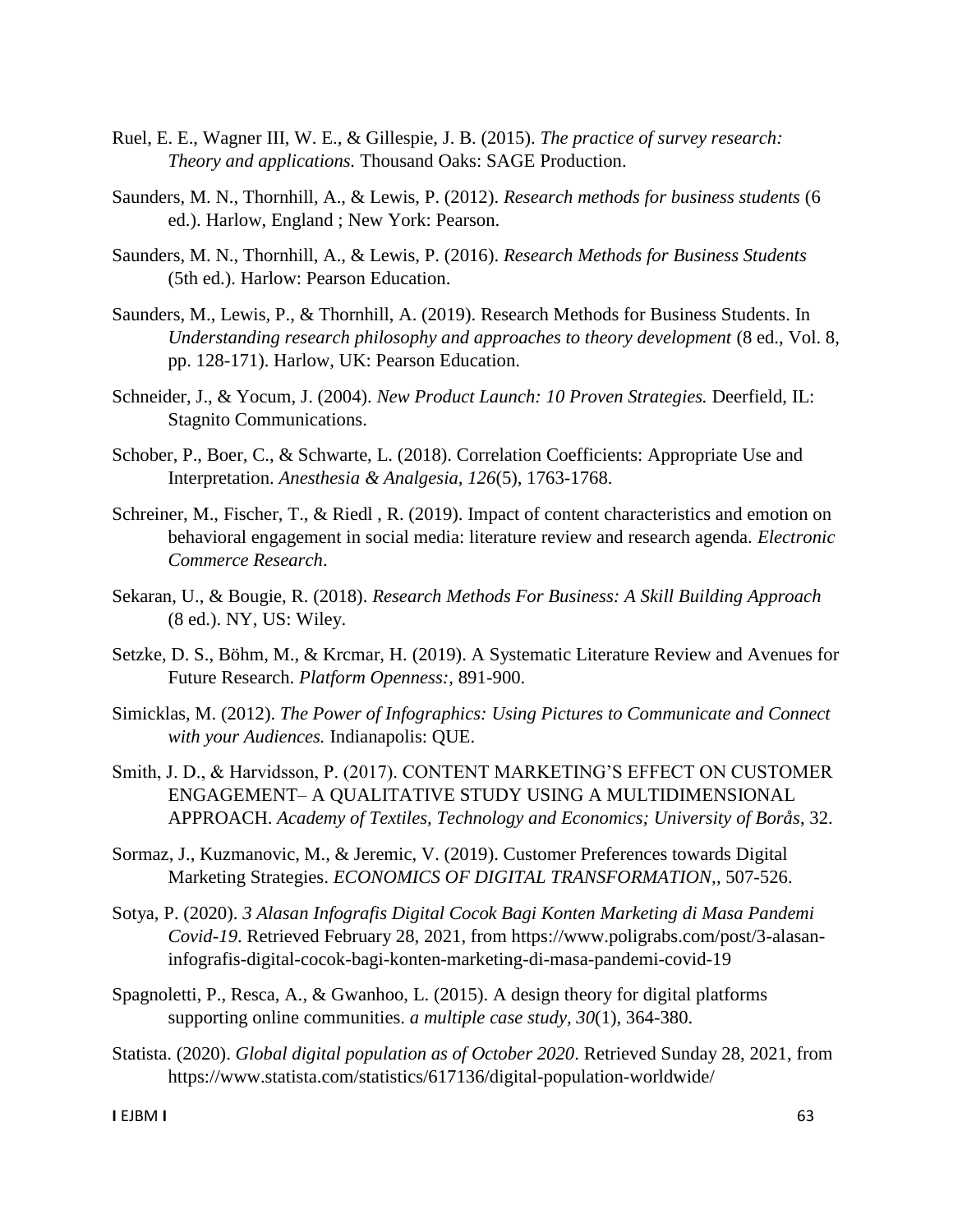- Steimle, J. (2014, Septenber 11). *What Is Content Marketing?* Retrieved February 28, 2021, from https://www.forbes.com/sites/joshsteimle/2014/09/19/what-is-contentmarketing/?sh=778dcd3610b9
- Tabachnick, B. G., & Fidell, L. F. (2001). *Using Multivariate Statistics* (4 ed.). Heights, MA: Allyn & Bacon.
- Tafesse, W. (2015). Content strategies and audience response on Facebook brand pages. *Marketing intelligence & planning, 33*(6), 927-946.
- Talafuse, A. (2015). Traditional and digital media advertising preference. *Dissertation Abstracts International Section A: Humanities and Social Sciences, 76*(2), 1-22.
- Tama, G. (2018). *Content that uses an editorial approach such as infographics is the best solution because it is able to contain a lot of information at the same time can attract visual attention.* Retrieved February 28, 2021, from https://insights.newscred.com/howto-create-a-social-media-strategy-for-content-marketing/
- Tarnovskaya, V., & Biedenbach, G. (2018). Corporate rebranding failure and brand meanings in the digital environment. *Marketing Intelligence & Planning, 36*(4), 455-469.
- Thompkins, Y. L. (2019). A Decade of Online Advertising Research: What We Learned and What We Need to Know. *Journal of Advertising, 48*(1), 1-13.
- Thompson, P. (2011). Social Networking Sites and Content Communities: Similarities, Differences, and Affordances for Learning. *Selected Papers on the Practice of Educatonal Communications and Technology, 2*, 462-466.
- Tjepkema, L. (2019, January 3). *Emarsys.* Retrieved April 19, 2020, from https://emarsys.com/learn/blog/top-5-social-media-predictions-2019/
- Tsai, W. H., & Men, L. R. (2013). Motivations and Antecedents of Consumer EngagementWith Brand Pages on Social Networking Sites. . *Journal of Interactive Advertising, 13*(2), 76- 87.
- Urdan, T. C. (2016). *Statistics in Plain English* (4 ed.). New York: Routledge.
- USDA. (2008). *Examples of Employee and Customer Perspective Measures (March 2008)*. Retrieved March 1, 2021, from https://www.dm.usda.gov/employ/employeerelations/docs/Emp-CustPerspectiveMeasures.pdf
- Vollero, A., & Palazzo, M. (2015). Conceptualizing content marketing: a delphi approach. *ercati & Competitività (Markets & Competitiveness) is the official journal of the Italian Marketing Society (SIM). , 1*(1), 25-44.